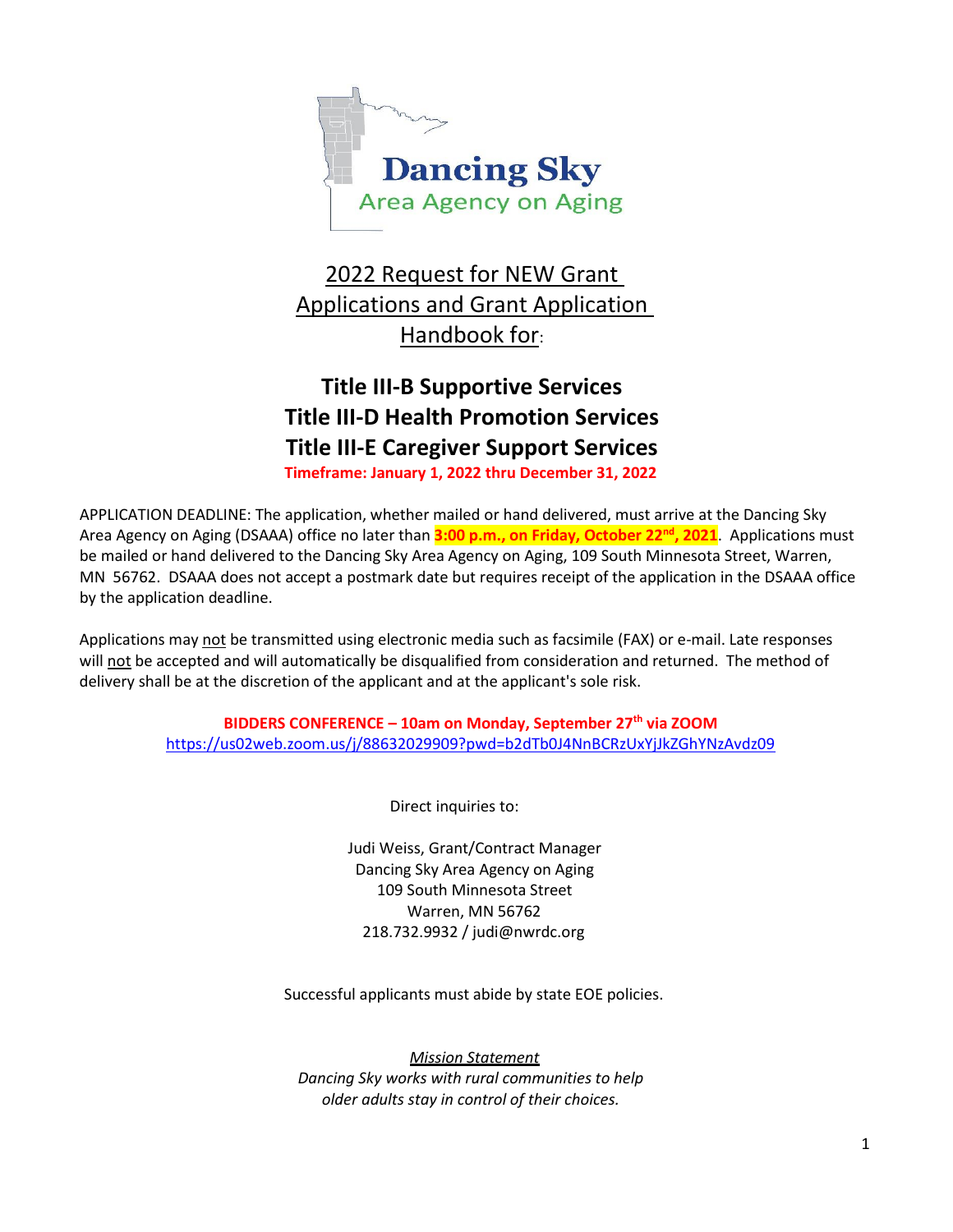#### **Table of Contents**

| А.      |                                                                       |  |
|---------|-----------------------------------------------------------------------|--|
| В.      |                                                                       |  |
| C.      |                                                                       |  |
| D.      |                                                                       |  |
| E.      |                                                                       |  |
| F.      |                                                                       |  |
| G.      |                                                                       |  |
|         | H. Cost Sharing, Voluntary Contributions & Program Income Policy 7-9  |  |
|         | INSTRUCTIONS FOR COMPLETING TITLE III-8, D & E GRANT APPLICATION 9-12 |  |
| А.      |                                                                       |  |
| В.      |                                                                       |  |
| $C_{1}$ |                                                                       |  |
| D.      |                                                                       |  |
| Ε.      |                                                                       |  |
|         |                                                                       |  |
| F.      |                                                                       |  |
|         |                                                                       |  |
|         |                                                                       |  |
|         |                                                                       |  |
|         |                                                                       |  |
| В.      |                                                                       |  |
|         |                                                                       |  |
|         |                                                                       |  |
|         |                                                                       |  |
|         |                                                                       |  |
|         |                                                                       |  |
| А.      |                                                                       |  |
| В.      |                                                                       |  |
| C.      |                                                                       |  |
| D.      |                                                                       |  |
| Е.      |                                                                       |  |
| F.      |                                                                       |  |
| G.      |                                                                       |  |
| Η.      |                                                                       |  |
| I.      |                                                                       |  |
|         |                                                                       |  |
|         |                                                                       |  |
| А.      |                                                                       |  |
| В.      |                                                                       |  |
| C.      |                                                                       |  |
|         |                                                                       |  |
|         |                                                                       |  |
|         |                                                                       |  |
| Α.      |                                                                       |  |
| В.      |                                                                       |  |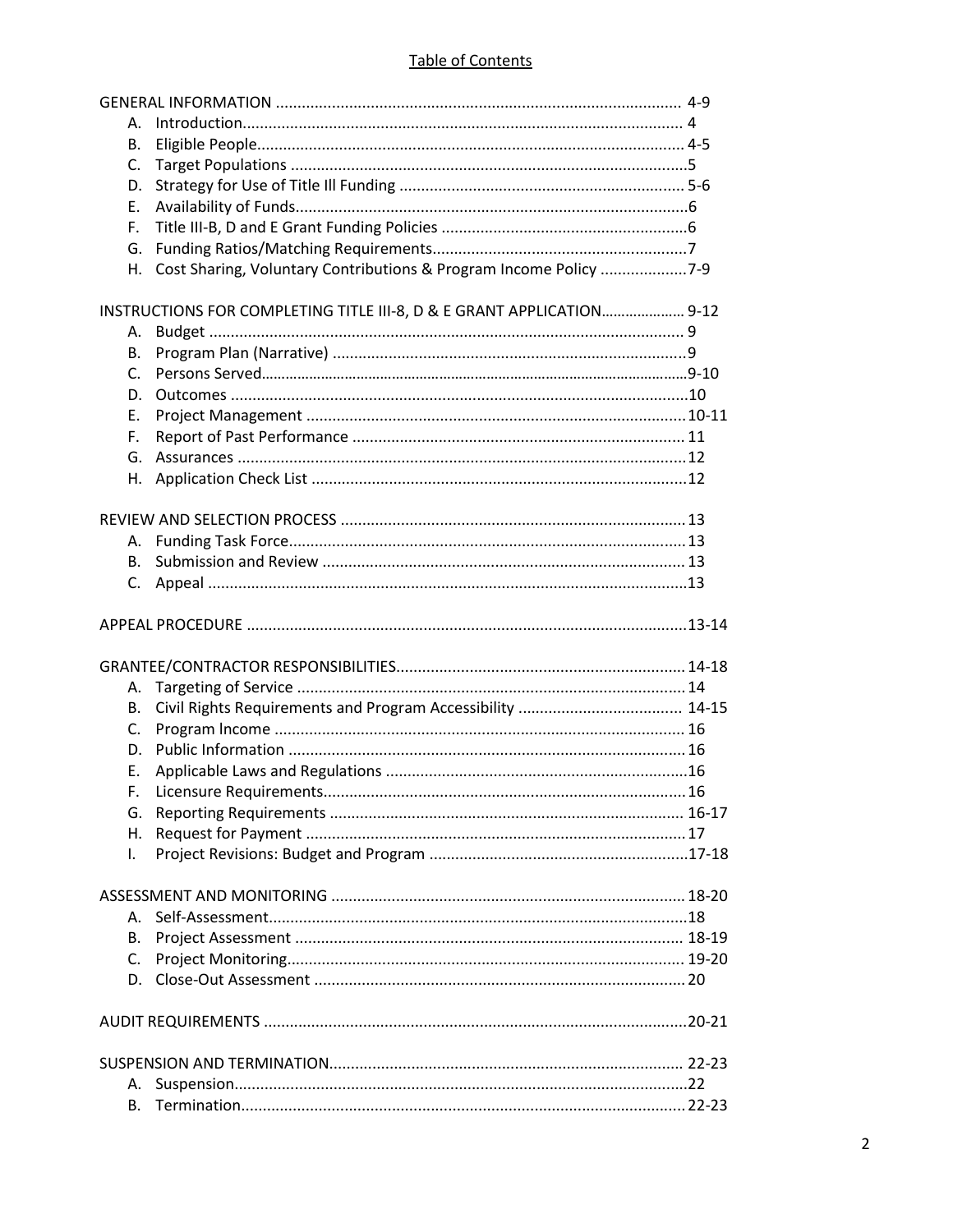#### List of Appendices

- Appendix A 2019 HHS Poverty Guidelines
- Appendix B Cost Share Sliding Scale Example
- Appendix C 2020 DSAAA Service Definitions and Units of Service
- Appendix E Cost Sharing Tool Kit
- Appendix F Sample Non-Discrimination Policy
- Appendix G Sample Civil Rights Complaint Procedure
- Appendix H ADL/IADL Napis Form example

## List of Attachments

| Attachment 1 Title III-B, D and E Grant Applications, Budget Instructions and Forms |
|-------------------------------------------------------------------------------------|
| Attachment 2 Persons to be Served Form                                              |
| Attachment 3 Outcome Form                                                           |
| Attachment 4 Program Narrative                                                      |
| Attachment 5 Agency Information and Fiscal Capacity                                 |
| Attachment 6 Report of Past Performance                                             |
| Attachment 7 Assurances of Compliance and Certifications Required by Federal Law    |
| Attachment 8 Grant Application Check List                                           |

*NOTES: 1. All references to other documents, i.e. Older Americans Act (OAA), Office of Budget and Management (OMB) circulars, are contingent upon their compliance with the most recent amendments to the OAA of 1965 and any federal laws or circulars that supersede those referenced.*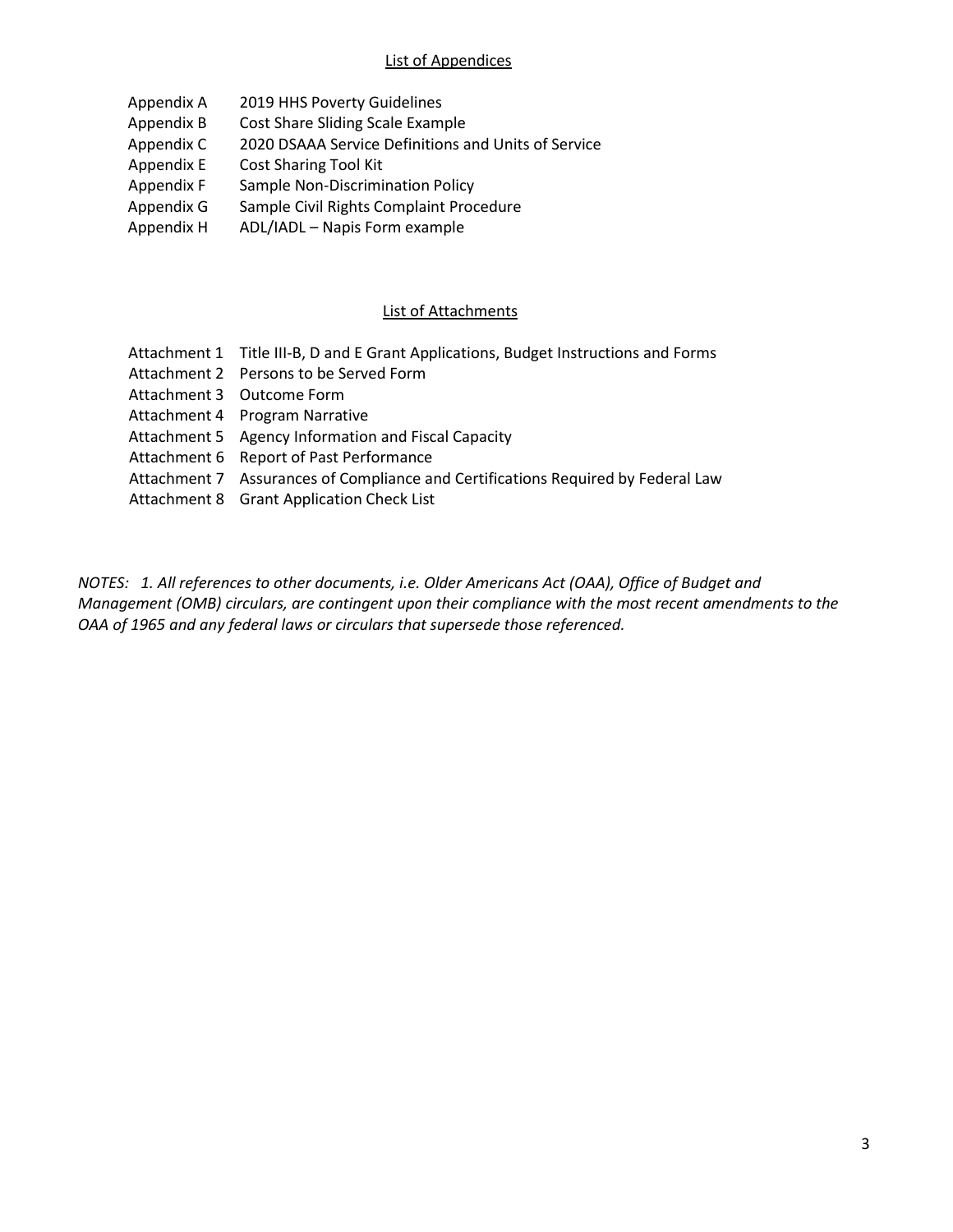## **General Information**

#### **A. Introduction**

The Dancing Sky Area Agency on Aging (DSAAA) is seeking providers of services under the following Older Americans Act (OAA) Titles of funding:

#### **Title III-B Supportive Services**

Funding is designed to develop or expand a broad range of services for older adults (60+). Funds are to be used to fill gaps in existing services and to develop a comprehensive and coordinated system of services.

Services include:

- Chore (1 unit = 1 hour) registered service
- Homemaker (1 unit = 1 hour) ) registered service
- Assisted Transportation (1 unit = 1 one-way trip) ) registered service
- Friendly Visitor (1 unit = 1 visit)
- Telephone Reassurance (1 unit = 1 call)

#### **Title III-D Health Promotion and Disease Prevention**

Funding is specifically designed to develop community-based programs and services that further health promotion and disease prevention for older people (60+). **Each evidence-based class "series" will be reimbursed \$1,250.**

Services include:

- CDSMP/CPSMP/DSMP SAIL Walk with Ease
- Matter of Balance PEARLS Healthy Ideas
- 
- TJQMBB Bingocize

\*\*or other evidence based Mental Health focused intervention, upon approval

*NOTE: As of October 1, 2016, all programs using Title III-D funds will have to meet these criteria (equivalent to the "highest-level" criteria of the former definition):*

- *Demonstrated through evaluation to be effective for improving the health and well-being or reducing disease, disability and/or injury among older adults; and*
- *Proven effective with older adult population, using Experimental or Quasi-Experimental Design; \* and*
- *Research results published in a peer-review journal; and*
- *Fully translated in one or more community site(s); and*
- *Includes developed dissemination products that are available to the public*

#### **Title III-E Family Caregiver Support**

Funding is designed to develop or expand services that are designed to reduce caregiver burden, enable caregivers to remain in the workforce, and prevent or delay the need for a higher level of care for the care receiver.

Services include:

- Individual or Family Counseling) registered service
- Respite (in-home and out-of-home) registered service
- Support Groups) registered service
- Caregiver Training and Education (Powerful Tools for Caregivers/REACH) registered service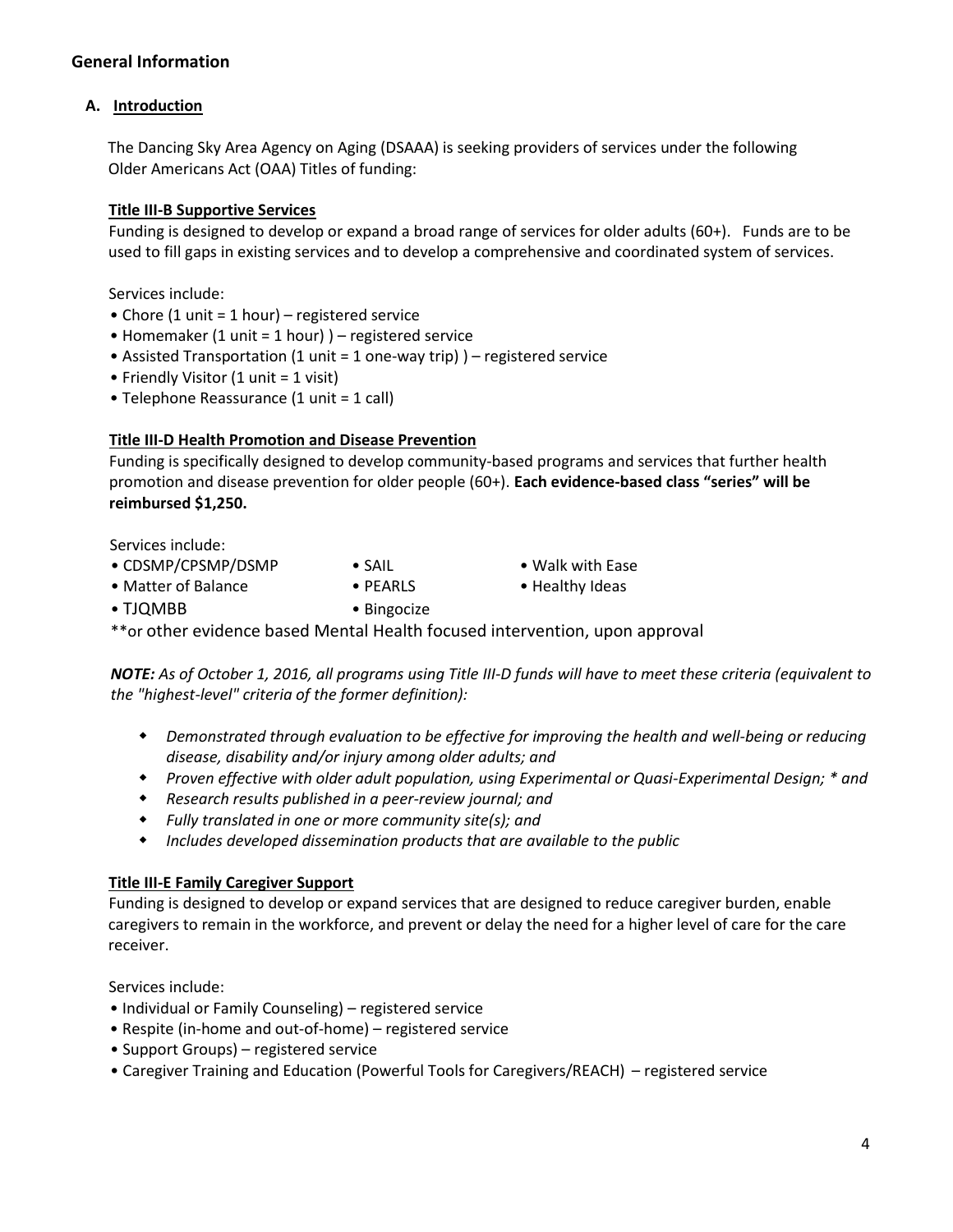## **B. Eligible Persons**

Eligibility for services is controlled by federal and state laws and regulations including, but not limited to, those found in the OAA, OMB Circulars, etc.

In general, persons 60 years of age or older are eligible for OAA Title III-B, D and E services.

Special emphasis must be placed on specific target populations as defined in section C below.

#### **C. Target Populations**

The Title Ill funding program is designed to meet the needs of all older people and their caregivers, however, the OAA places a special emphasis on:

- 1. individuals residing in rural areas
	- a. "rural" means any area that is not defined as urban. Urban areas comprise (1) urbanized areas (a central place and its adjacent densely settled territories with a combined minimum population of 50,000) and (2) an incorporated place or a census designated place with 20,000 or more inhabitants); - *(the two areas in our region that are NOT rural are East Grand Forks and Moorhead)*
- 2. individuals with greatest economic need *(with particular attention to low-income minority individuals and older individuals residing in rural areas)*
	- a. "greatest economic need" means the need resulting from an income level at or below the federal poverty level;
- 3. individuals with greatest social need *(with particular attention to low-income minority individuals and individuals residing in rural areas)*
	- a. "greatest social need" means the need caused by non-economic factors, which include
		- i. physical and mental disabilities
		- ii. language barriers, and
		- iii. cultural, social, or geographical isolation, including isolation caused by racial or ethnic status, that
			- 1) restricts the ability of an individual to perform normal daily tasks
			- 2) threatens the capacity of the individual to live independently;
- 4. individuals at risk for institutional placement
	- a. "at risk for institutional placement" means having a limitation in at least 2 of the Activities of Daily Living;
- 5. individuals with severe disabilities;
- 6. individuals with limited English proficiency;
- 7. individuals with Alzheimer's disease and related disorders with neurological and organic brain dysfunction.

## **D. Strategy for Use of Title Ill Funding**

DSAAA, as a federally funded and state-designated AAA, seeks to ensure the development of a coordinated and comprehensive system of services for older people and their caregivers in Becker, Beltrami, Clay, Clearwater, Douglas, Grant, Hubbard, Kittson, Lake of the Woods, Mahnomen, Marshall, Norman, Otter Tail, Pennington, Polk, Pope, Red Lake, Roseau, Stevens, Traverse, and Wilkin Counties. To accomplish this, DSAAA coordinates, advocates for and funds services for older people and their caregivers.

The OAA allows for funding a broad range of services but provides a limited amount of funds. In order to make the best possible use of the limited resources available, Title Ill Funding Priorities are established.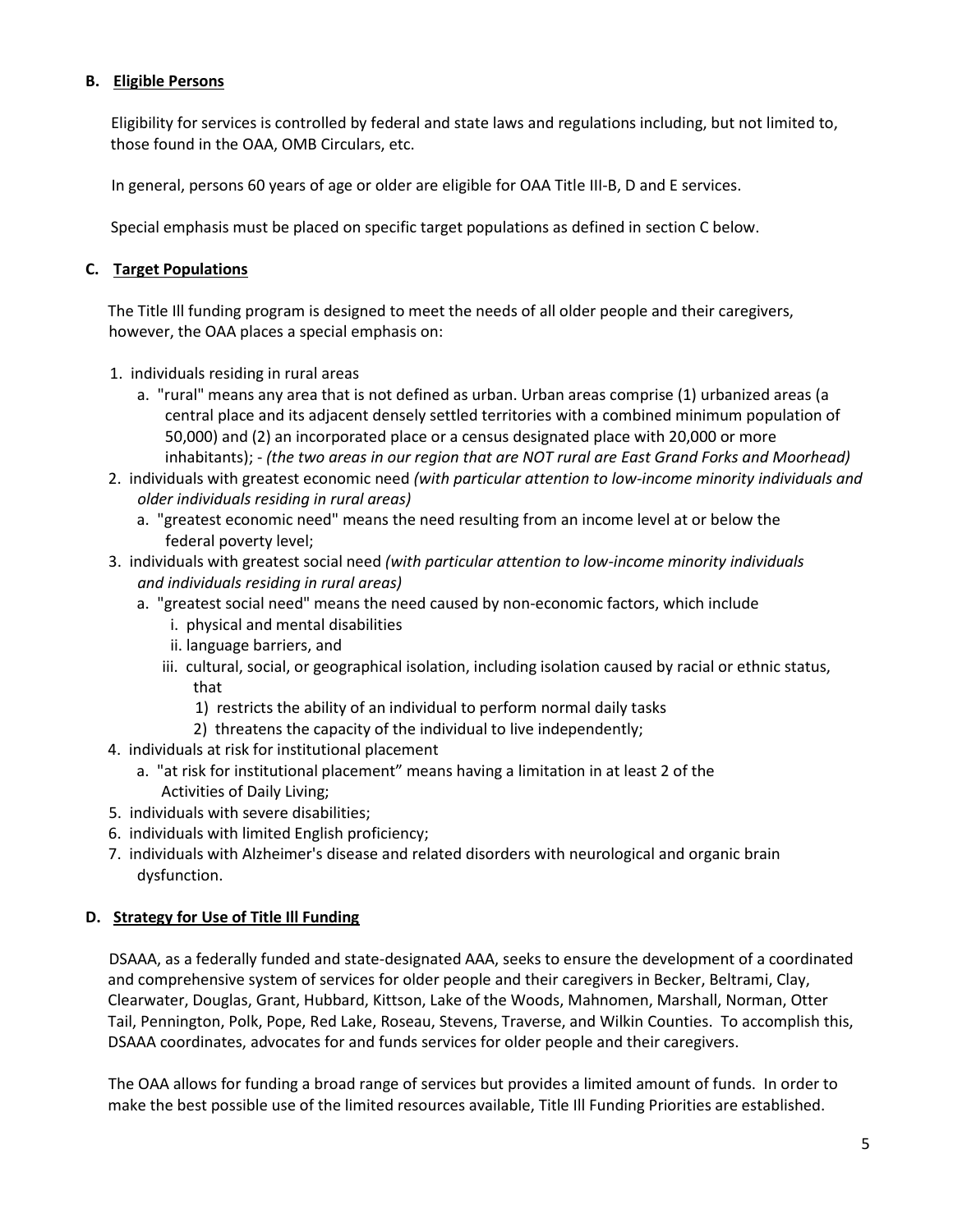These priorities assist DSAAA to ensure Title Ill funds are awarded to projects which address the greatest service needs of older persons and their caregivers in northwest Minnesota.

#### **E. Availability of Funds**

In order to receive a Title Ill grant/contract award, funds for the service must be included in the budget of the Area Plan on Aging prepared by DSAAA. Work on the plan begins in the summer, with a public hearing in the fall. The Area Plan will be presented for approval to the DSAAA Board of Directors in October and the Minnesota Board on Aging (MBA) in December. The plan can be amended as necessary.

Technical assistance in applying for funds is available from DSAAA's grant/contract manager and program directors.

#### **F. Title III-B, D & E Grant Funding Policies**

- 1. Title III grant projects are funded annually for a period of twelve months contingent upon the availability of Title Ill funding, assurance that no other funding sources are or could be providing a significant portion of the project's budget, and satisfactory project performance. After the twelve-month period is completed, each project must re-apply to determine if an additional year of grant funding will be awarded. In order to be considered, projects must have had satisfactory performance and have explored and/or exhausted any other means of funding for all or part of the project budget. In addition, projects will only be considered for funding beyond twelve months if sufficient Title Ill funds are available and a need for the service continues to exist.
- 2. All proposed services must be a Title Ill service listed in Appendix C.
- 3. All applications must propose to provide services in all or a portion of the twenty-one-county service area in order to be funded*. (minimum of one county coverage)*
- 4. Agencies, organizations and local units of government seeking funds under Title III must apply for those funds by using the forms, instructions and format prescribed by DSAAA.
- 5. The OAA places a "maintenance of effort" requirement on Title Ill funding. Maintenance of effort means that Title Ill funds may NOT be used to supplant or replace other sources of funding. Any existing services funded with non-Title Ill funds, and their existing clients, must be maintained through sources of funding other than Title Ill.
- 6. Local support of each proposed project will be reviewed by the DSAAA Grant Review Sub-Committee.
- 7. Title III funds may not be used to fund services to persons who are eligible and within their maximum service limits allowable for Medicare, Elderly Waiver (EW), Alternative Care (AC) and/or Community Alternatives for Disabled Individuals (CADI) reimbursement. Title Ill funds may be used to provide services to persons not eligible for any reimbursement or who have exceeded their maximum service limits allowable.
- 8. In specific situations and conditions, any of the policies, requirements, criteria, etc. outlined in this section can be waived by the DSAAA Board of Directors.

#### **G. Funding Ratios/Matching Requirements**

#### Title III-B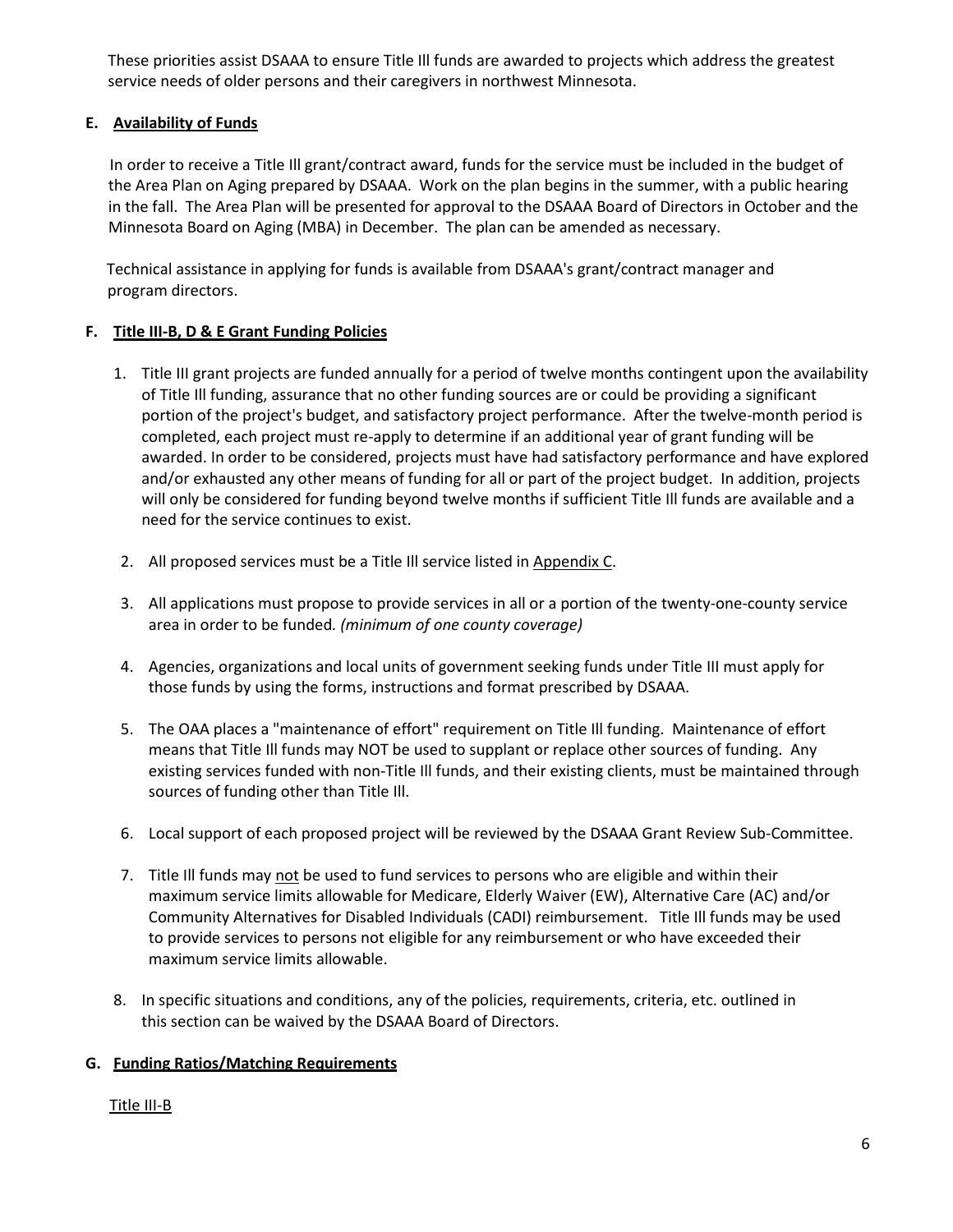Local match of either cash and/or in-kind is required based on the following funding ratio:

• 85% federal *I* 15% local (cash and/or in-kind)

## Title III-D

Local match of either cash and/or in-kind is required based on the following funding ratio:

• 100% federal *I* 0% local (cash and/or in-kind)

## Title III-E

Local match of either cash and/or in-kind is required based on the following funding ratio:

• 75% federal *I* 25% local (cash and/or in-kind)

## **H. Cost Sharing, Voluntary Contributions and Program Income Policy**

## **Cost Sharing**

Background:

In March 2011, the MBA approved an updated Title Ill policy regarding cost sharing and voluntary contributions. See Appendices B, D and E for additional information on cost sharing. Implementation of the new policy began with the 2012 project year.

Cost sharing is required for all Older Americans Act Title Ill funded services except:

- 1. Information and assistance, outreach, benefits counseling, or other case management services
- 2. Ombudsman, elder abuse prevention, legal assistance, or another consumer protection service
- 3. Congregate and home delivered meals
- 4. Any service delivered through tribal organizations
- 5. Persons at or below the federal poverty level
- 6. Persons receiving services through a Medicaid Waiver Program (CADI, CAC, DO, EW, TBI) or the Alternative Care Program

For those services for which cost sharing is required:

- The recommended level of cost sharing is 50%. For those individuals unable to cost share at the 50% level, a cost share sliding scale - based solely on gross income levels and cost of delivering services (total cost per unit shown on page A.2-Budget Summary) shall be used to determine the cost share amount. Each grantee/contractor must identify their unit of service cost (total cost per unit) as the basis for the cost share sliding fee scale.
- Variations to the sliding scale provided by DSAAA that comply with the intent of the policy and encourage financial contributions by users are allowed. For example, if a grantee/contractor has been successful in generating higher levels of cost sharing through use of a different scale, the grantee/contractor may continue to use that scale. Scales that vary from the DSAAA provided scale must be approved by DSAAA prior to implementation.
- The grantee/contractor must publish the cost share sliding scale and advise clients of the opportunity to contribute towards the cost of the service. The grantee/contractor shall submit a copy of the cost share sliding scale and related client education and notification materials to DSAAA with this RFP.
- The grantee/contractor must protect the privacy and confidentiality of each individual (with respect to the declaration or non-declaration of individual income and to any share of costs contributed or not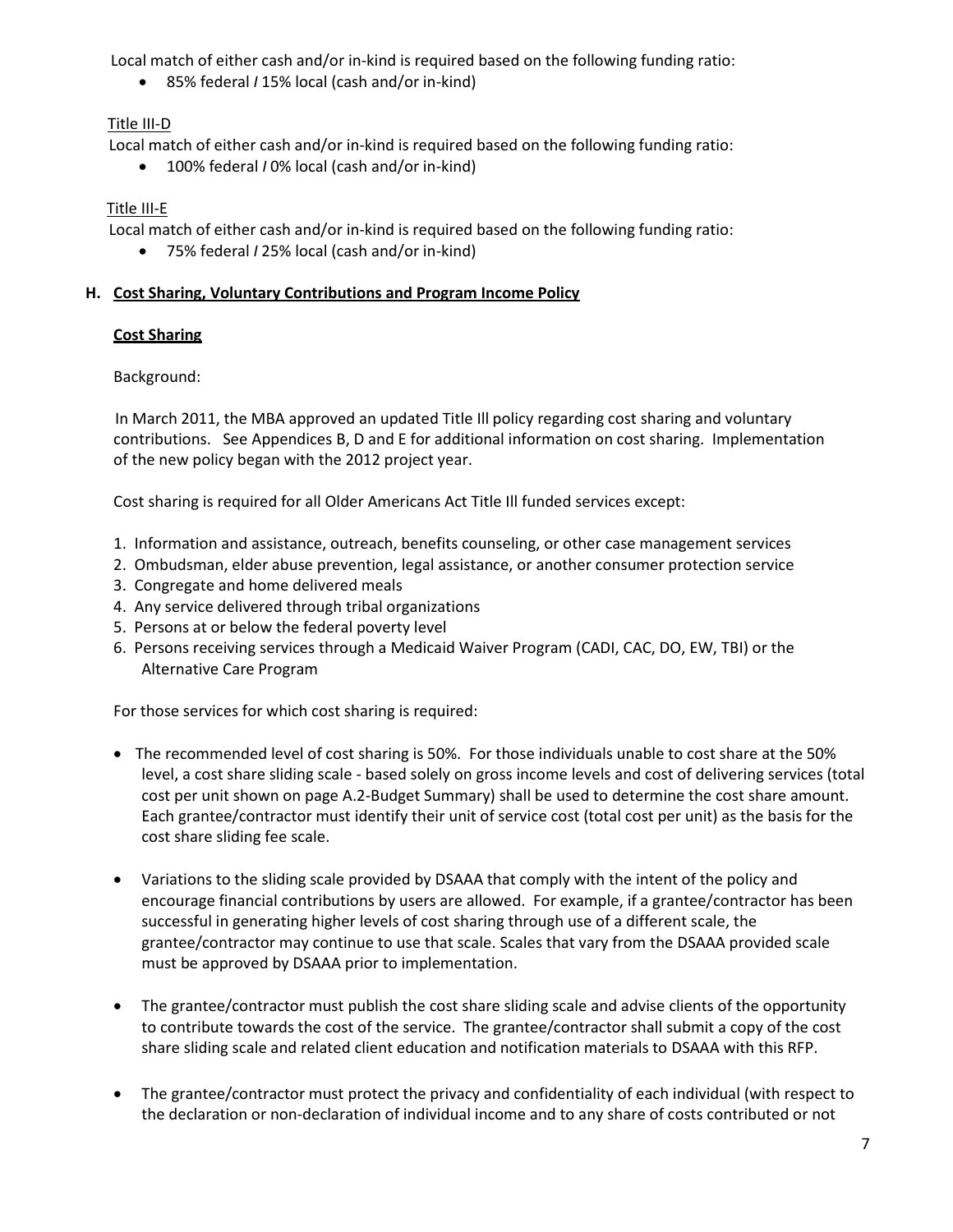contributed by an individual).

- Participant income level will be based on self-reported gross income of the older adult service recipient. Personal assets, savings, and/or other property are not to be considered. Income verification is not allowed. A means test shall not be utilized to determine eligibility for Title Ill services.
- Related to Title III-E caregiver services, in cases where the caregiver and the care receiver are married and at least one is 60+ years old, both incomes will be used to determine the cost share amount. The two-person household income column on the cost share sliding scale will be used to determine the cost share amount.
- The grantee/contractor may not deny service to any individual unable or unwilling to make a contribution for service.
- All primary sources of payment, including home and community-based Medicaid waiver programs and the Alternative Care Program, should be maximized and used first for qualifying clients.
- Cost sharing "statements" may be provided to clients but must not carry forward a balance due amount.
- The grantee/contractor shall have written policies and procedures on how they will implement and administer the cost sharing policy. Grantee/contractor will show on quarterly reports how the cost share income was used to expand the program.
- The grantee/contractor shall establish and maintain separate fund codes established through the general ledger for the funds provided under the grant/contract award and income generated by the project. The funds shall not be co-mingled with funds received under any other agreement. The grantee/contractor is responsible for regular deposit of program income.
- Cost sharing revenue shall be used to expand the service for which the payment was given.

## **Voluntary Contributions**

Voluntary contributions are still allowed for all Title Ill services. Voluntary contributions, however, do not replace the cost sharing policy outlined above.

The grantee/contractor shall have available a schedule of suggested contributions and shall advise clients who are exempt from cost sharing or unwilling to participate in cost sharing, of the opportunity to contribute towards the cost of the service. In no case shall the grantee/contractor deny the provision of service to a consumer who is unwilling to make a contribution. Voluntary contributions shall be used to expand the service for which the contribution was given.

#### **Program Income**

Program Income, as defined in 45 CFR 74 (or 45 CFR 92) [\(http://www.gpoaccess.gov/cfr/index.html\),](http://www.gpoaccess.gov/cfr/index.html))  includes, but is not limited to, client donations, cost share revenue and other income received by or due to the grantee/contractor organization, as a result of activities wholly or partially supported by funds from the Title Ill award. Grantee/contractor organizations must report all program income to DSAAA per the signed Notification of Grant Awarded (NGA)/Contract.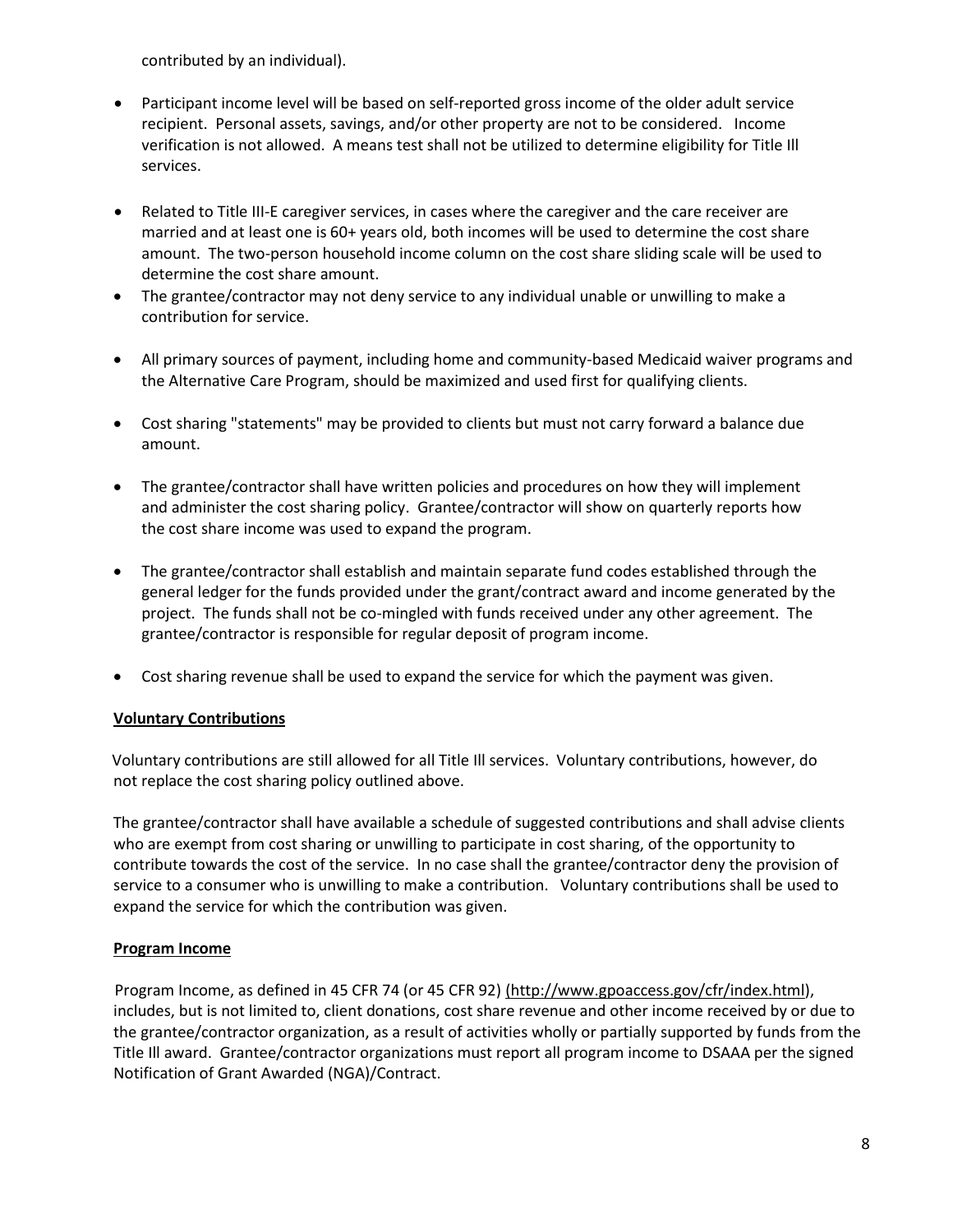## **Instructions for Completing Title III Grant Application**

Each section of the application must be completed in accordance with the instructions contained herein. Applications that are handwritten, e-mailed or faxed will not be accepted.

Applications that are incomplete or fail to meet the application deadline will not be reviewed and will receive no further considerations. Late applications will be returned to the applicant. DSAAA reserves the right to waive minor or immaterial irregularities.

## **The application plus one copy must be received at the DSAAA office by the date and time indicated.**

#### **A. Budget**

The application budget and instructions are included in Attachment 1, **Title III-B, D and E Grant Application Budget Instructions and Forms.** Complete the budget and *attach it* as *the first section of the application.*

\*\*If you are submitting a proposal for a "registered service" and you are a new provider for DSAAA please add a Peer Place fee of \$1,500 for a standard license for having your data entered into the Minnesota tracking software. The cost for establishing a new program (service) for an agency already established in the Peerplace NAPIS data system will be \$1,000. Each additional program (service) added at the same time, using the same welcome kit, will be \$800 for each program.

#### Examples:

- New to DSAAA and applying to provide ONE service for 2022
	- $\circ$  Total added cost to budget is \$1,500.
	- New to DSAAA and applying to provide TWO services for 2022
		- $\circ$  Total added cost to budget is \$2,300 (\$1,500 + \$800)
- Established DSAAA provider and applying to provide ONE additional service for 2022  $\circ$  Total added cost to budget is \$1,000
- Established DSAAA provider and applying to provide TWO additional services for 2022 o Total added cost to budget is \$1,800
- *Please reach out to the grant manager with any other questions or scenarios*

## **B. Program Plan (Narrative)**

This section of the application requires responses that describe the program plan to be undertaken by the project. The applicant must provide clear and concise responses to each item and follow the outline format to allow for ease of review and determination of compliance with applicable regulations, policies, and procedures. Failure to provide all or part of the information requested may be grounds for disqualifying an application. The outline and instructions are included in Attachment 4.

## **C. Persons Served**

The following definitions and instructions should be used when completing the Persons to be Served Form (Attachment 2):

- Rural for this purpose rural means any area that is not defined as urban. Urban is defined as an area with a population of 50,000 or more.
- Race/Ethnicity for this purpose, White (non-Hispanic) is any person who is not considered a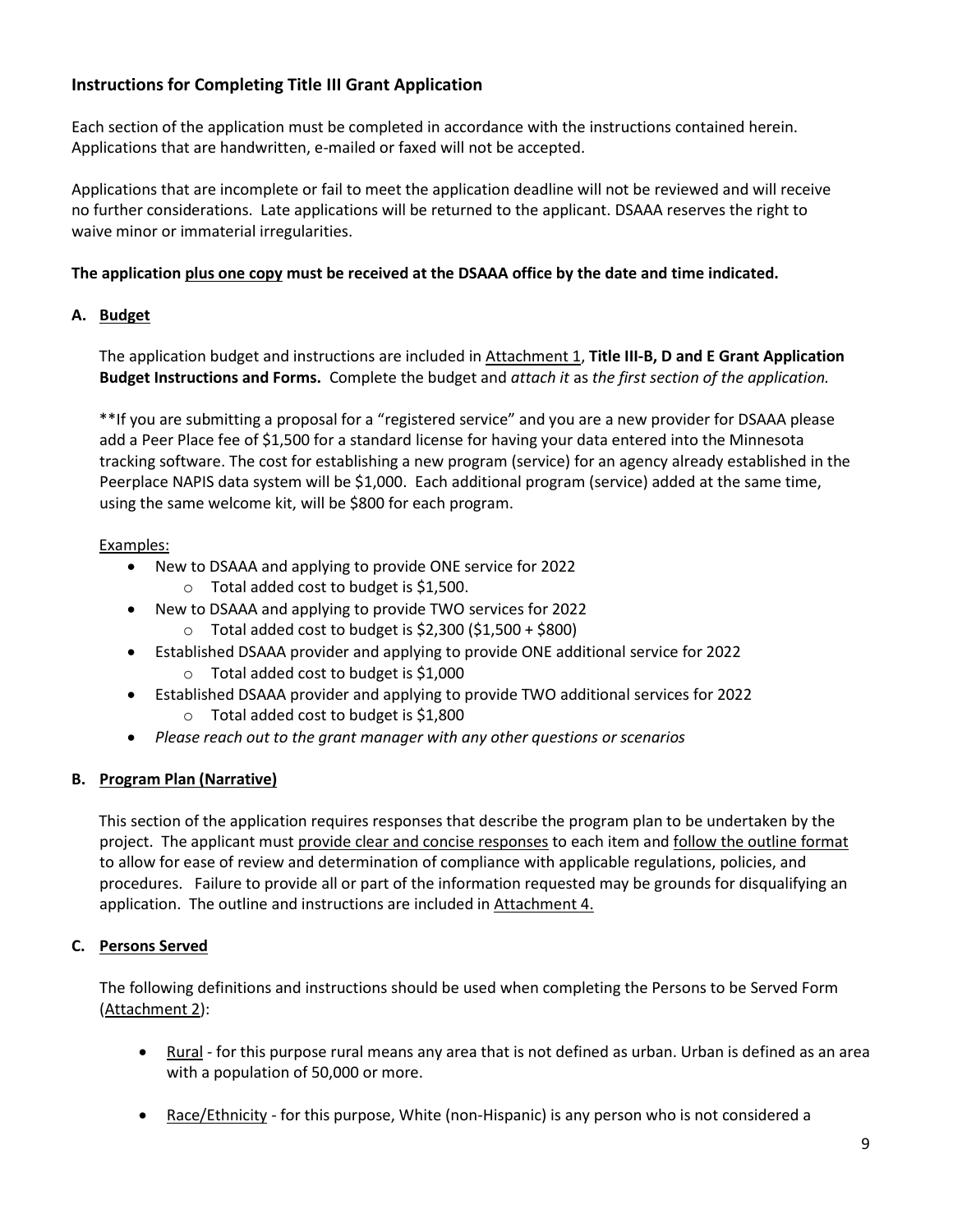minority. Minority Status is confined to the following designations: Hispanic/Latino; American Indian/Alaskan Native; Asian; Black/African American; and Other (i.e. Native Hawaiian, Pacific Islander, other races, multiple races).

- Below Poverty for this purpose, below poverty is defined as persons whose income is at or below the official DHHS poverty threshold. (This level changes on an annual basis; see Appendix A for current Poverty Guidelines.)
- Unduplicated Count This section is designed to project an unduplicated count of all eligible persons to be served during the project year and their characteristics. At the top of the page, enter the Primary Service(s) to be provided. Only supply information in the columns of the Primary Service(s) you propose to provide.

Estimate the number of unduplicated older persons projected to be served during the project year for each service. In addition, the following characteristics must be projected: rural residents, race/ethnicity, county of residence and low-income status. See definitions above.

List each county in which the project will operate. Project the number of older persons to be served by county of residence.

All spaces must be filled. If it is estimated that no persons within a certain category will be served, then place a "0" in that space.

If more than nine counties are proposed to be served, attach an additional sheet

#### **D. Outcomes**

Outcomes are desired benefits or changes for individuals or populations during or after participating in the project activities/services. Outcomes may relate to behavior, skills, knowledge, attitudes, values, condition, or other attributes. They are what participants know, think, or can do; or how they behave; or what their condition is, that is different following participation in the project.

Complete an Outcome Form (Attachment 3) for each outcome the project intends to achieve and attach them to the application. Projects are required to have a minimum of three outcomes which must include one outcome on targeting and service to older persons of minority status, including Native Americans.

Each outcome must be:

- clearly measurable and related to a specific need;
- achievable by the service(s) the project provides; and
- stated in such a way that reflects the benefits to be obtained by older persons through the provision of the project's units of service.

There must be a logical relationship between the description of outcomes and the services to be provided and between the outcomes and the budget.

Each outcome must have at least one measure that can be used to determine if project participants are experiencing the intended benefit(s) of the project activities.

Each outcome must define the need it will address, the action steps necessary to achieve the intended results, and the expected completion date for each action step.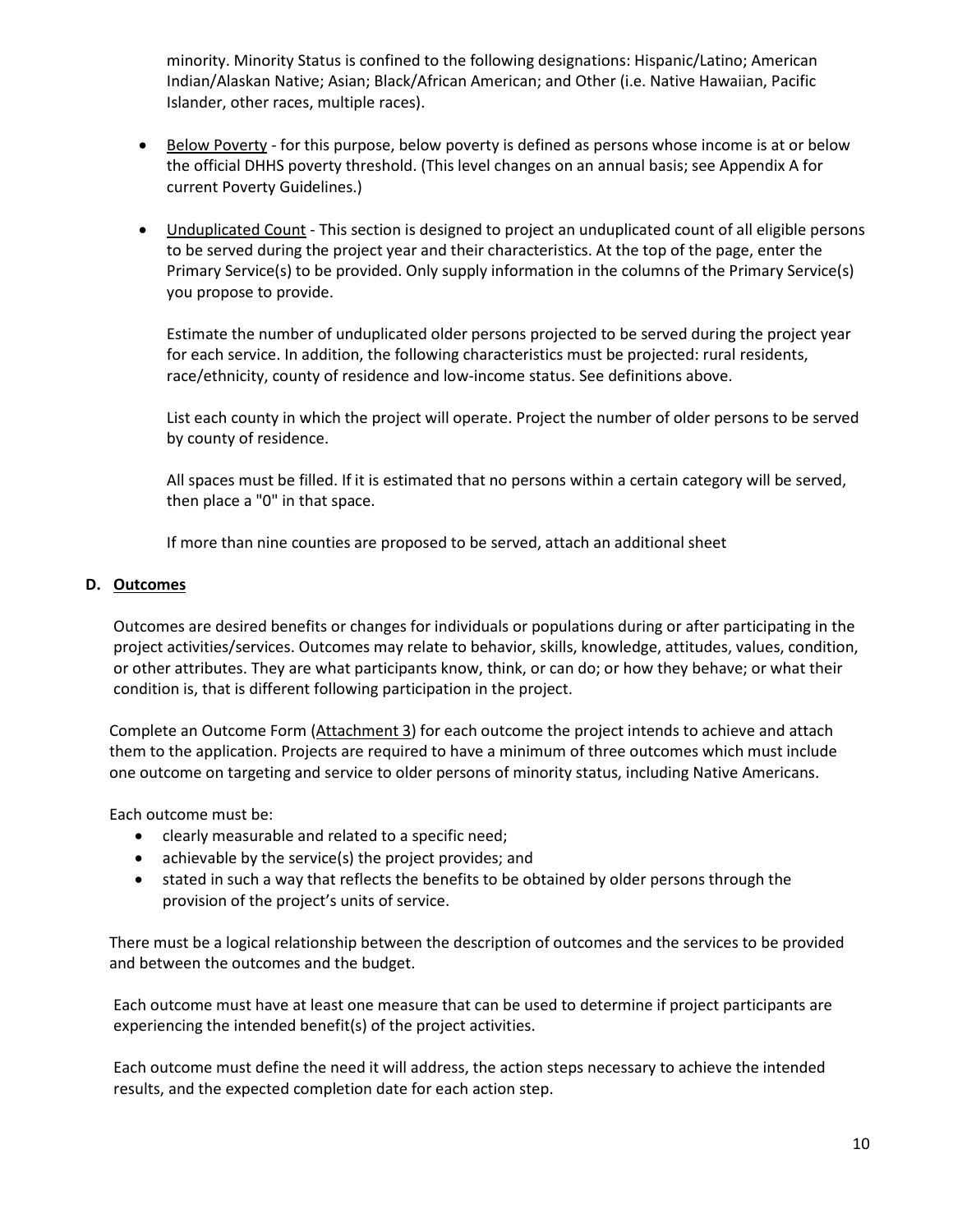#### **E. Project Management**

#### 1. Public Information

Describe the public information activities to be carried out by the project through means such as radio, television, newspapers, internet, social media, etc.

#### 2. Fiscal Management

Describe how Title Ill funds will be accounted for and integrated into the existing financial accounting system.

Describe strategies for cost-effective service delivery. Include how the strategies will be implemented to ensure that the cost for the service proposed is reasonable and, at a minimum, not more than market rate for the same or similar activities in the service area.

In addition, describe how client service levels, expenditures and income will be monitored and managed to ensure funds will be fully utilized and there will be a continuity of service for the entire grant period.

In order to demonstrate fiscal capacity, complete Attachment 5, **Agency Information and Fiscal Capacity,** and attach it to the application.

## 3. Staffing

List and describe each staff position included in the project. Indicate whether positions are new or existing. Include a timetable for hiring, if applicable.

#### 4. Quality Assurance and Evaluation

Describe the ongoing plan for monitoring, evaluating and improving the quality of service(s) provided by the project. At a minimum, this should include (1) staff, and if applicable, volunteer performance appraisal protocols; (2) client satisfaction protocols; and (3) advisory council/board review. It should also include how the perspectives of older persons will be gathered and utilized in monitoring, evaluating and improving service quality.

In addition, address how the project will determine (measure) whether there has been improvement in the quality of service as a result of the project's quality assurance and evaluation protocols.

## 5. Accessibility for Persons Who are Handicapped

Explain the methods which will be used to make the project accessible to persons who are handicapped via referral to agencies that are or by utilizing other means for your project. In addition, describe the methods which will be used to communicate with older persons who are visually impaired and older persons who are hearing impaired.

*NOTE: When there is more than one option for implementation, the option selected should be the one that will result in the "most integrated setting appropriate" for older persons who are handicapped. If possible, persons who are handicapped or their representatives should be consulted in making these decisions.*

## 6. Volunteer Involvement

Describe how the project plans to use volunteers in the project to the fullest extent possible, how they will be recruited, selected, maintained and evaluated. Please explain any training and back ground checks completed.

## 7. Future funding

Outline specific efforts that will be made to generate financial support of the project from sources other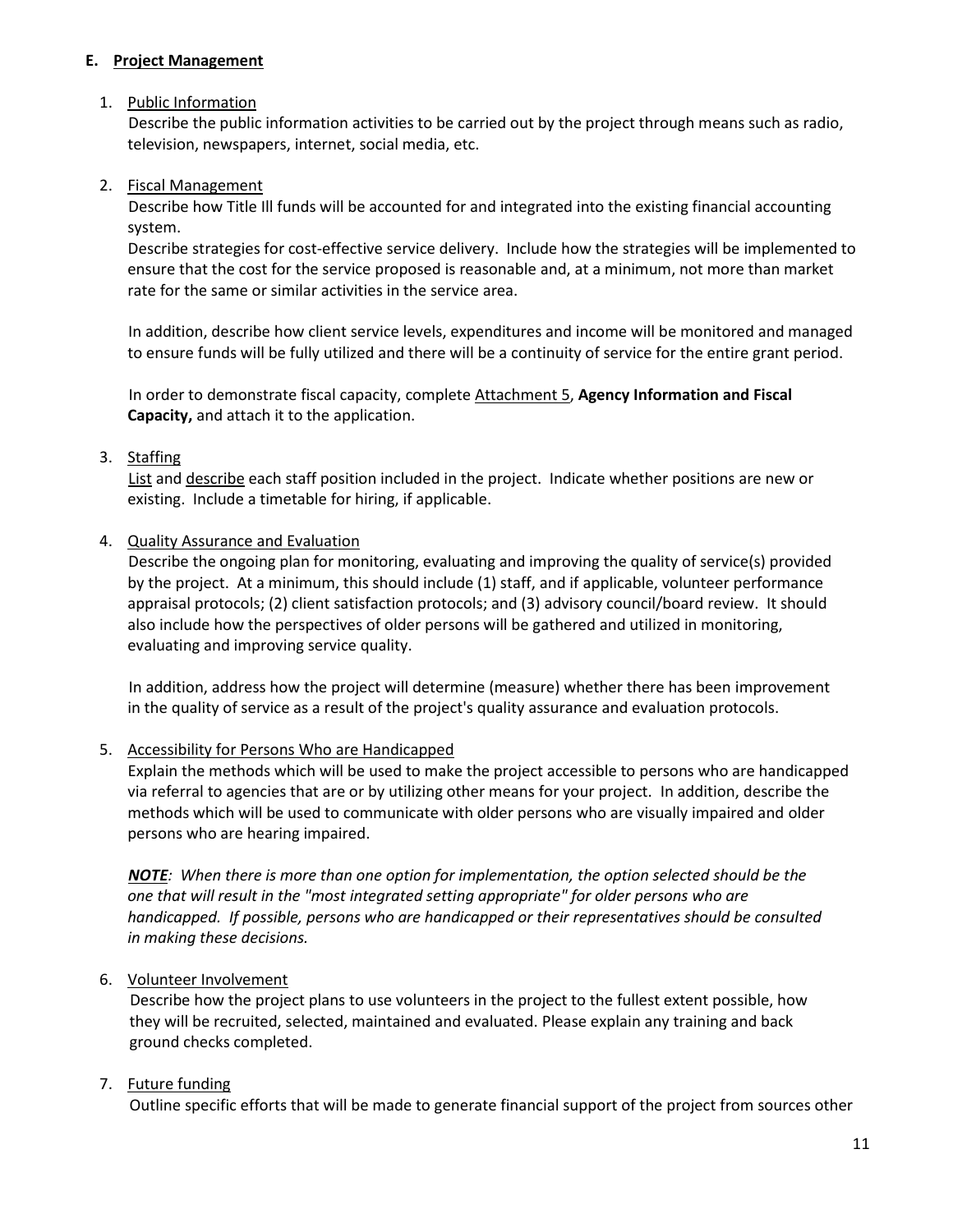than Title Ill. Include a plan, goals and time line for generating support.

*NOTE: Title III funds, or other funds generated through a Title Ill project, cannot be used for fundraising activities. This includes staff time, printing, copying, et al.*

## **F. Report of Past Performance**

*Only applicants who are DSAAA's current grantees must complete* Attachment 6, **Report of Past Performance**  and attach it to the application. The Report of Past Performance outlines the extent to which the current year's outcomes and projected numbers of persons served, units of service, cost per unit, etc. are being achieved.

1. Insert primary service(s).

List projected and actual number of unduplicated persons served by county for each primary service see most recent quarterly report for total number of unduplicated persons served this year by county.

- 2. List projected and actual number of low income persons served for each primary service.
- 3. List unit measure for each primary service, i.e., 1 hour, 1 session, 1 contact, etc. Include projected and actual number of units by quarter for each primary service.
- 4. Fill in projected and actual total unit cost information for each primary service (see Program Budget Summary in current grant for projected unit cost information and most recent quarterly report for actual unit cost information).

## **G. Assurances**

All projects funded under Title III of the OAA, must be administered in compliance with Attachment 6, **Assurances of Compliance and Certifications Required by Federal Law.** The person signing the Assurance form acknowledges and agrees that:

- a. he/she is the authorized representative of the applicant agency;
- b. the signature of the authorized official constitutes an acknowledgment that the applicant agency has received and reviewed each of the following assurances and certifications:
	- General Assurances Agreement Between Applicant Agency and the DSAAA Upon Submission of Proposal
	- Assurance of Compliance with Section 504 of the Rehabilitation Act of 1973, as Amended
	- Assurance of Compliance with Civil Rights
	- Assurance Non-Construction Programs
	- Certification Regarding Lobbying Certification for Contracts, Grants, Loans, and
	- Cooperative Agreements
	- Certification Regarding Debarment, Suspension, Ineligibility and Voluntary Exclusion- Lower Tier Covered Transactions
	- U.S. Department of Health and Human Services Certification Regarding Drug-Free Workplace Requirements Grantees Other Than Individuals
- c. the authorized official's signature on the Assurances form constitutes a signature on each of the above listed assurances and certifications; and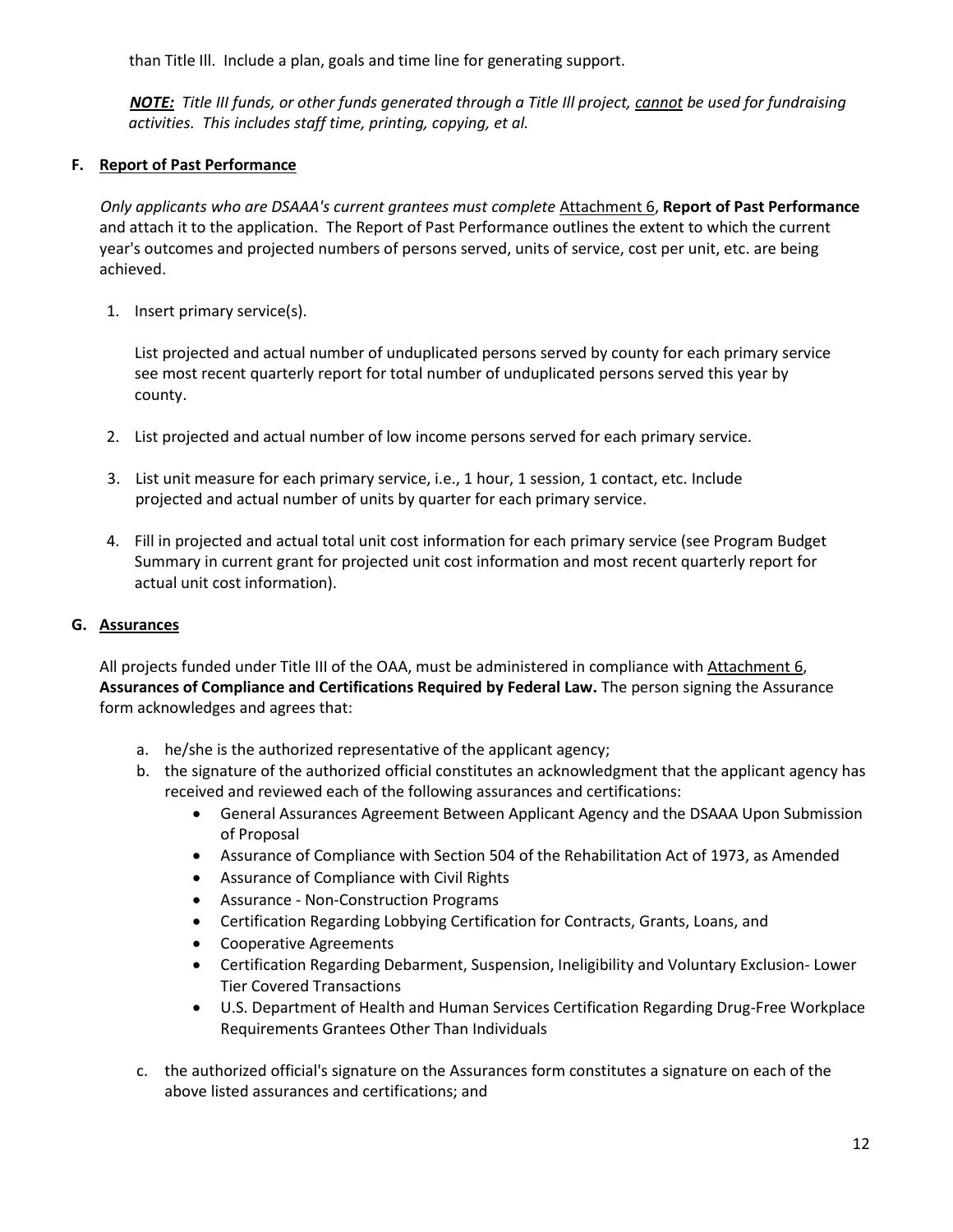d. the authorized official certifies that all information on this form and the application is complete and correct to the best of his/her knowledge.

Review Attachment 7, **Assurances of Compliance and Certifications Required by Federal Law,** complete the first page and attach the entire document to the application.

#### **H. Application Check List**

Complete Attachment 8, **Application Check List,** and attach it to the application.

#### **Review and Selection Process**

#### **A. Grant Review Sub-Committee**

A Grant Review Sub-Committee will be established and will make recommendations for Title Ill funding awards. Committee members have the authority and autonomy to recommend awards based on a variety of factors, i.e., current funding priorities, funding criteria, application/proposal content, applicant/proposer interview (if required).

#### **B. Submission and Review**

All applicants/proposers are required to submit an application/proposal, plus one copy, in the format and by the deadline specified by DSAAA. DSAAA's grant/contract manager will undertake a systematic review of the form and content of the application/proposal. The application/proposal will be reviewed for mathematical accuracy, programmatic content and conformity to funding criteria.

After such review, the grant/contract manager will make comments to the applicant/proposer. Revisions and/or responses to comments will be required to be submitted to DSAAA by a specified date.

DSAAA's grant/contract manager and/or program directors will provide technical assistance in developing applications/proposals; however, all responsibility for the development and submission of the application/proposal rests with the applicant/proposer.

All applications/proposals will be reviewed by the Grant Review Sub-Committee.

Applicants/proposers may be required to attend one Grant Review Sub-Committee meeting, present their proposed project and respond to questions. Based on the application/proposal review and the applicant/proposer presentation, the Grant Review Sub-Committee will evaluate the applications/proposals, develop funding recommendations for each application/proposal and submit the recommendations to the DSAAA board.

The DSAAA board will review the Grant Review Sub-Committee recommendations at a regularly scheduled meeting. The board will make funding awards based on review of the Grant Review Sub-Committee recommendations and consideration of applications/proposals that are in the overall best interest of the twenty-one-county service area. DSAAA's grant/contract manager will notify applicants/proposers in writing of the action taken by the DSAAA board and of their right to appeal. DSAAA reserves the right to reject any or all applications/proposals.

## **C. Appeal**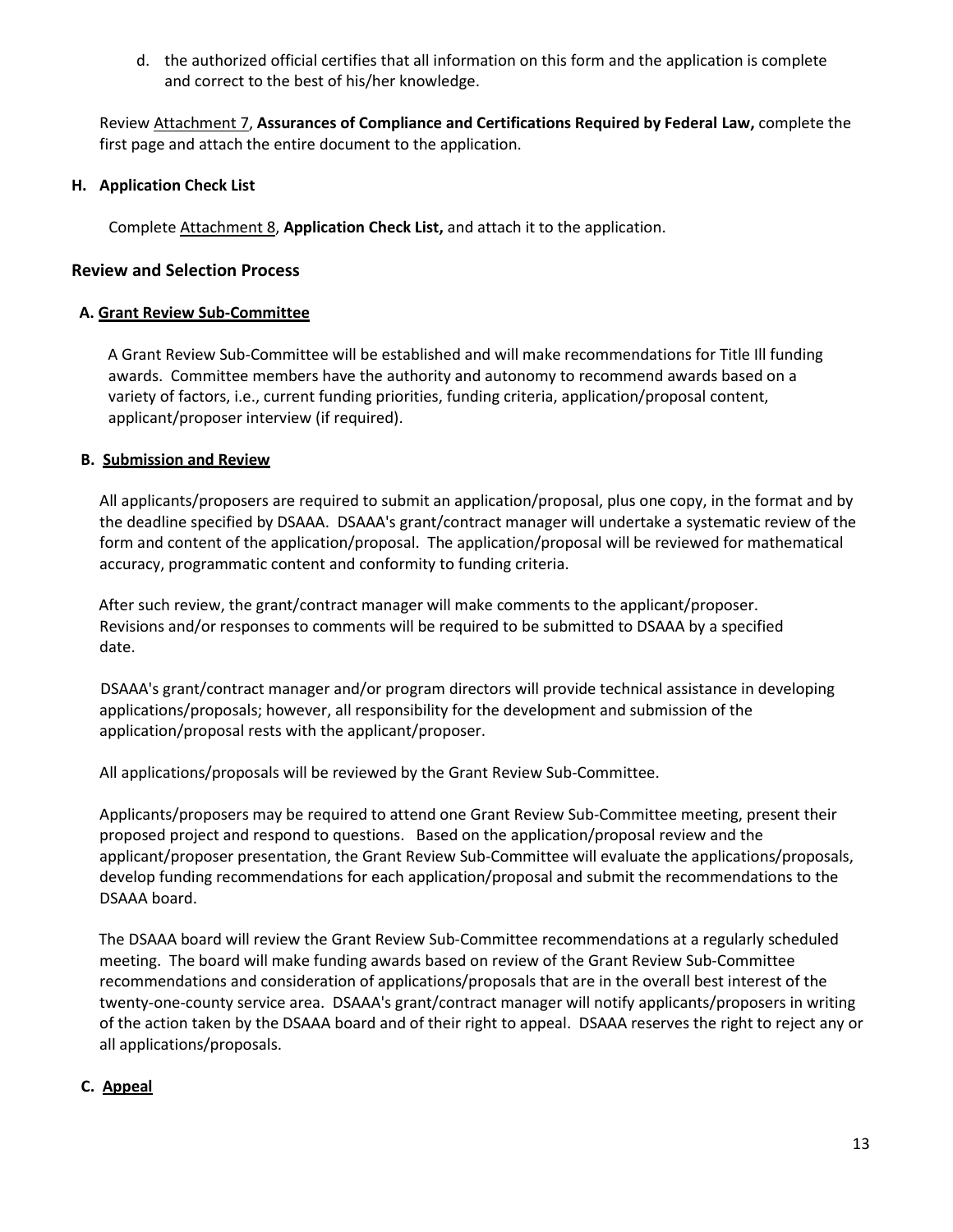In the event that an applicant/proposer for Title Ill funds under the OAA is dissatisfied with DSAAA's action, the applicant/proposer may appeal following the Appeal Procedure outlined in Appeal Procedure below.

## **Appeal Procedure**

Unsuccessful applicants/proposers have the right to appeal. Written notification of a request for an appeal hearing must be received by the executive director of DSAAA within 10 working days of written notification of the decision. The request for hearing must describe the adverse action taken, who took the action, and the reason for believing the action to be in error. Notice by electronic media such as facsimile (FAX) transmittal or email will not be accepted. **The hearing shall consider procedural grounds only and shall not consider issues of merit.**

## **Grantee/Contractor Responsibilities**

## **A. Targeting of Service**

Grantees/contractors receiving OAA funds are required to give preference to older persons/caregivers residing in rural areas, with greatest economic need (with particular attention to low-income minority persons and persons residing in rural areas), with greatest social need (with particular attention to lowincome minority persons and persons residing in rural areas), at risk for institutional placement, with severe disabilities, with limited English proficiency, and with Alzheimer's disease and related disorders with neurological and organic brain dysfunction (see General Information, Section C. for targeting emphasis). Grantees/contractors may use methods such as location of services and specialization in the type of services most needed by these groups to meet this requirement. Grantees/contractors are especially advised to undertake special outreach efforts where feasible to inform targeted groups of their Title Ill service(s).

## **B. Civil Rights Requirements and Program Accessibility**

All projects funded under Title Ill of the OAA, must be administered in compliance with Title VI of the Civil Rights Act of 1964 (governing regulations contained in 45 CFR 80), Section 504 of the Rehabilitation Act of 1973 (governing regulations contained in 45 CFR84), Older Americans Act of 1965, Minnesota Human Rights Act of 1989, and the Americans with Disabilities Act of 1990, and amendments thereto.

Initially, Title Ill grant applicants/contract proposers indicate their compliance by signing the Assurances of Compliance & Certifications Required by Federal Law (see Instructions for Completing Title III Grant Application, Section F.). After receiving federal funds, grantees/contractors must periodically review their policies and practices to determine whether discriminatory practices are occurring, and take corrective action when necessary, to assure compliance with the above statutes and regulations. Grantees/contractors must also ensure that all programs and subcontracts administered by the project are in compliance. In addition, DSAAA has responsibility for ensuring that grantees/contractors are in compliance. DSAAA will carry out this responsibility by requiring grantees/contractors to collect data and by conducting project assessments (see Assessment and Monitoring) to discuss and ensure compliance.

All projects receiving federal funds must make services available to all older persons (60+) without regard to race, color, creed, religion, national origin, disability, or gender. All projects must include a nondiscrimination notice, which includes all of the above protected categories on all written communications to the public, including brochures, bulletins, and posters. The following phrase is an example of a nondiscrimination notice: "Project services are available to all older persons (60+) without regard to race, color, creed, religion, national origin, disability, or gender." All projects must have on hand a written Non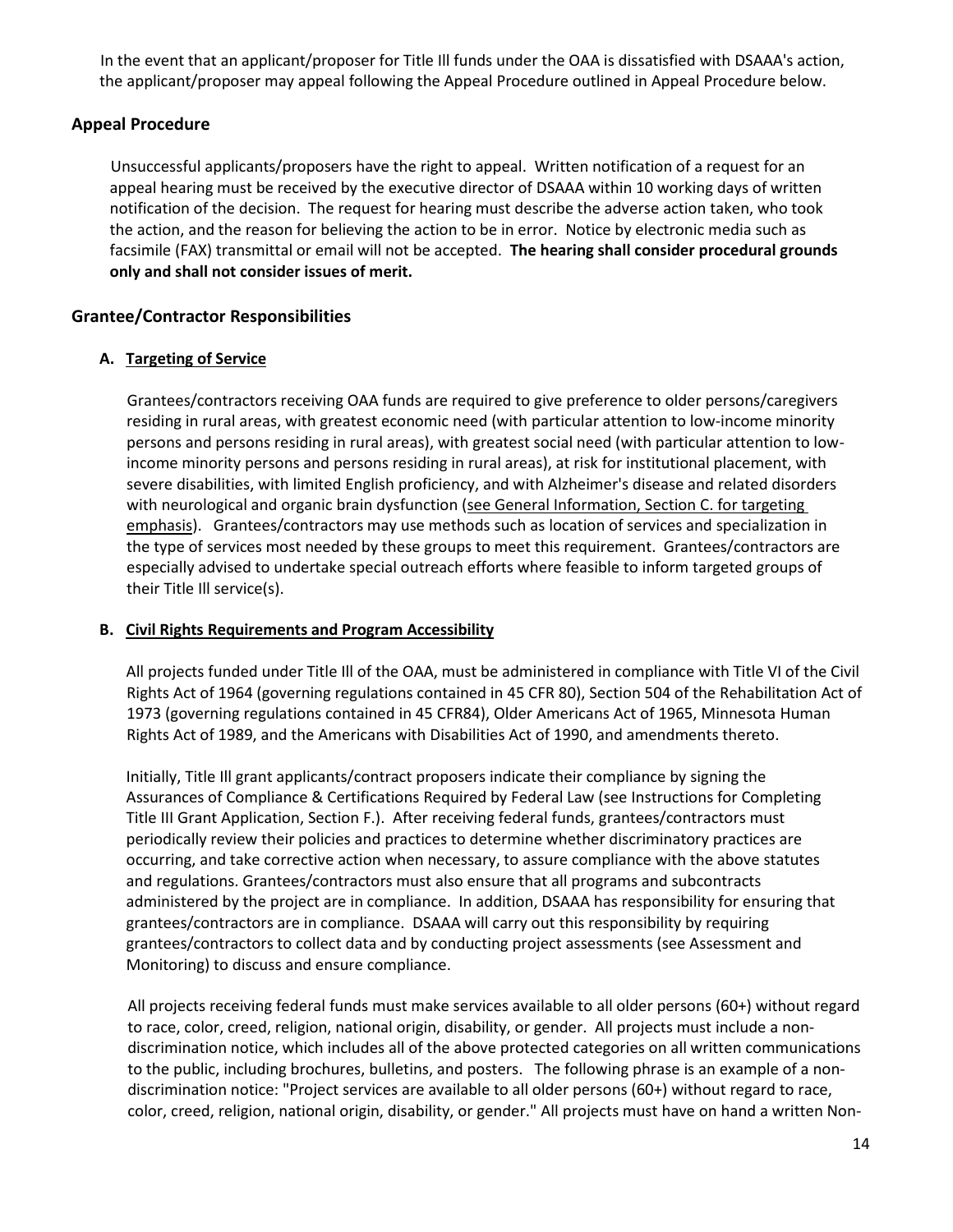Discrimination Policy (see Appendix F for sample) and display in a conspicuous location at all service sites a poster, provided by DSAAA, explaining the Civil Rights Complaint Procedure (see Appendix G for sample). The staff of Title Ill projects will inform older adults receiving services of their rights in writing upon their initial contact with the project and on a periodic basis thereafter.

Each grantee/contractor must take appropriate steps, as are necessary, to develop a capability for communicating effectively and fully with participants and members of the public who are sensory impaired. Specifically,

- a) All grantees/contractors must establish and implement policies and procedures which provide for a means of communication with vision and hearing impaired older persons/caregivers. This must include the ability to make available qualified sign language interpreters, telecommunication devices for the deaf, and other auxiliary aids when necessary. This may include a cooperative communications agreement with a Deaf and Hard of Hearing Services office and/or local resource agencies that can assist in obtaining sign language interpreters, TDDs, and other auxiliary aids.
- b) Additionally, grantees/contractors must notify the general public and persons with disabilities about the reasonable accommodations that are available.

All written communications for distribution must contain the following statement indicating that alternative formats will be provided to visually impaired persons upon request: "Upon request, this information will be made available in an alternative format, such as Braille, large print or audiotape."

Notice of TDD (telecommunications devices for the deaf) numbers must be added to all written materials whenever a telephone number is listed, including on letterhead and bulletins. If the volume of calls received from persons using TDDs is not significant, grantees/contractors may use Minnesota and include the following statement in lieu of a TDD number: "To access this telephone number, persons with hearing or speech impairments are requested to contact Minnesota Relay at 711." Note: Information on Minnesota Relay can be found at [http://mn.gov/commerce/consumers/Minnesota-Relay-Users/About- M](http://mn.gov/commerce/consumers/Minnesota-Relay-Users/About)N-Relay.jsp.

Participants of meetings, training sessions, programs or other activities must be informed of the availability of reasonable accommodations by including the following language on bulletins, flyers, brochures and letters: "If you need a reasonable accommodation for a disability (e.g., wheelchair accessibility, interpreter, Braille or large print materials) such an accommodation can be made available upon advance request. Please contact (name) at (voice phone and TDD or Minnesota Relay number) as soon as possible."

c) All grantees/contractors must establish and implement policies and procedures which provide for a means of communication with non-English or limited-English speaking older persons. This must include the ability to make interpreters or bilingual staff available where necessary, either through agency staff or a cooperative communications agreement with local resource agencies that can assist in obtaining interpreters. Additionally, in areas where substantial numbers of older persons are of limited-English speaking ability, an individual must be employed by the project, or available to them on a full-time basis, to assure assistance is available to enable individuals of limited-English speaking ability to participate in programs and receive assistance under the OAA. This individual must also provide guidance on, and awareness of, cultural sensitivities and linguistic differences to those providing services. [Title VI Civil Rights Act and OAA Sec 307 (a)(20)(B)] Grantees/contractors must provide for specific outreach efforts to potential participants of minority status.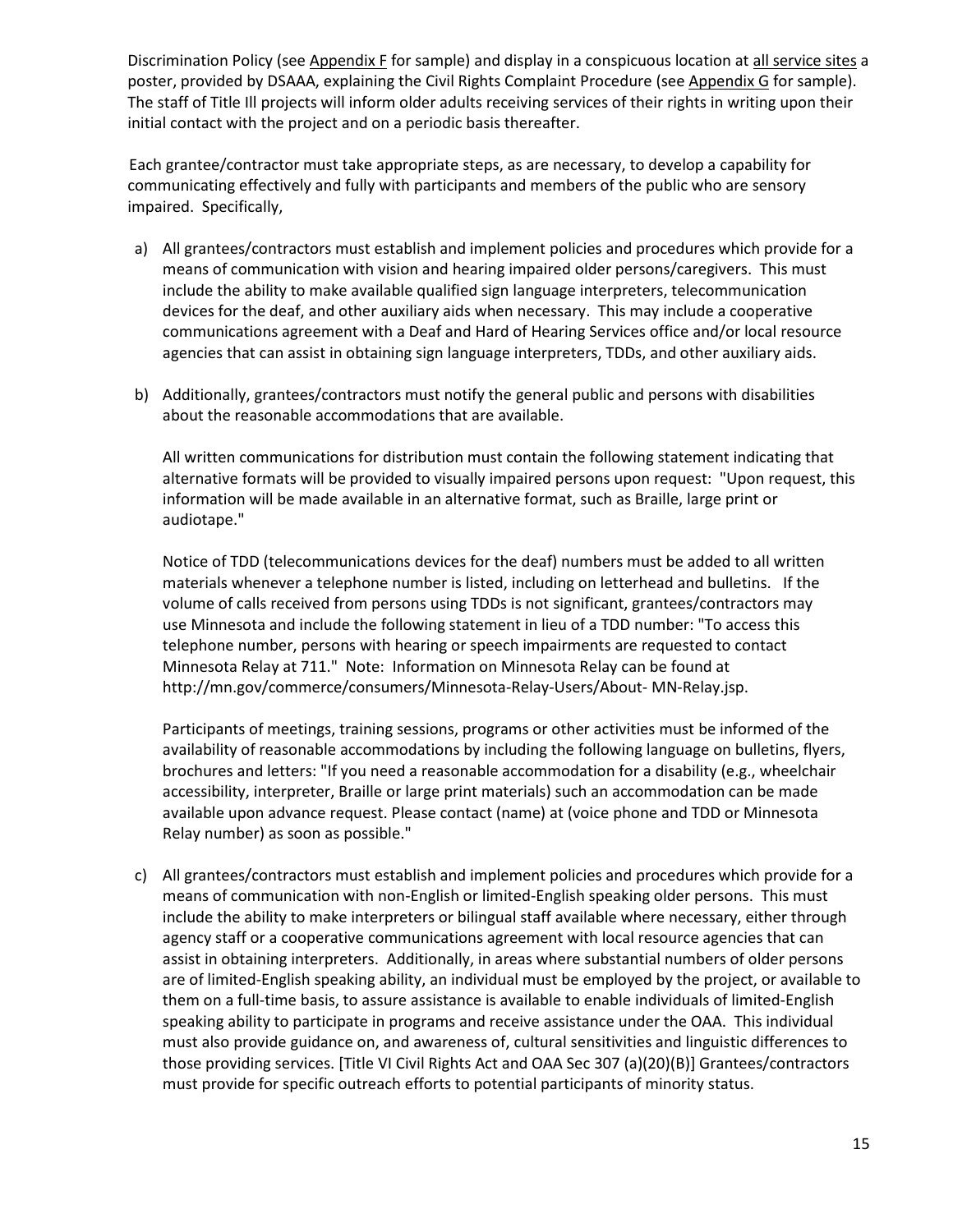- d) All projects must be accessible to persons who are handicapped. Grantees/contractors must document how program accessibility for handicapped persons is assured in each location where service is provided. Grantees/contractors establishing services in new locations must assure that the program is accessible to persons who are handicapped prior to implementing services.
- e) Grantees/contractors are responsible for informing their staff of the above-mentioned responsibilities.

## **C. Program Income**

All Title Ill grantees/contractors must abide by the cost sharing, voluntary contributions and program income policies outlined in General Information, Section H. and Appendices B and E.

## **D. Public Information**

All Title Ill grantees/contractors must identify DSAAA and MBA as a source of funding in all mass media coverage and public information efforts. This includes press releases, feature articles, radio or television coverage, and any pamphlets, posters or public information flyers which are developed directly related to the project. The following phrase or words to the same effect must be included: *"This project is made possible in part under the Federal Older Americans Act through an award from the Dancing Sky Area Agency on Aging under an Area Plan approved by the Minnesota Board on Aging".*

## Publications

- 1. Any books, reports, pamphlets, papers, or articles based on activities receiving Title Ill funding must contain notices regarding source of funding as outlined above.
- 2. The Administration on Aging (AoA), MBA, and DSAAA reserve the option to each receive free of charge up to 12 copies of any publication published as a part of a grantee's/contractor's operations, and two copies of any publication based on such operations.
- 3. Where a grantee's/contractor's activities result in a book or other copyrightable material, the author is free to obtain a copyright, but the AoA, MBA, and DSAAA reserve a royalty-free, nonexclusive, and irrevocable license to reproduce, publish, or otherwise use, and to authorize others to use, all such materials.

## **E. Applicable Laws and Regulations**

All Title Ill grantees/contractors shall be subject to: a) all applicable provisions of the OAA and related regulations and guidelines, all applicable OMB Circulars relating to the utilization of funds, operation of the program, maintenance of records, and polices of the DHHS that regulate federal funds, operation of the program, maintenance of records, and all other applicable federal regulations, requirements and policies; b) MBA policies and procedures and all other applicable state regulations, requirements and policies; c) DSAAA policies and procedures and all other applicable local regulations, requirements and policies.

## **F. Licensure Requirements**

Where state or local public jurisdictions require licensure for the provision of services, agencies providing Title Ill services shall be licensed, or shall meet the requirements for licensure.

## **G. Reporting Requirements**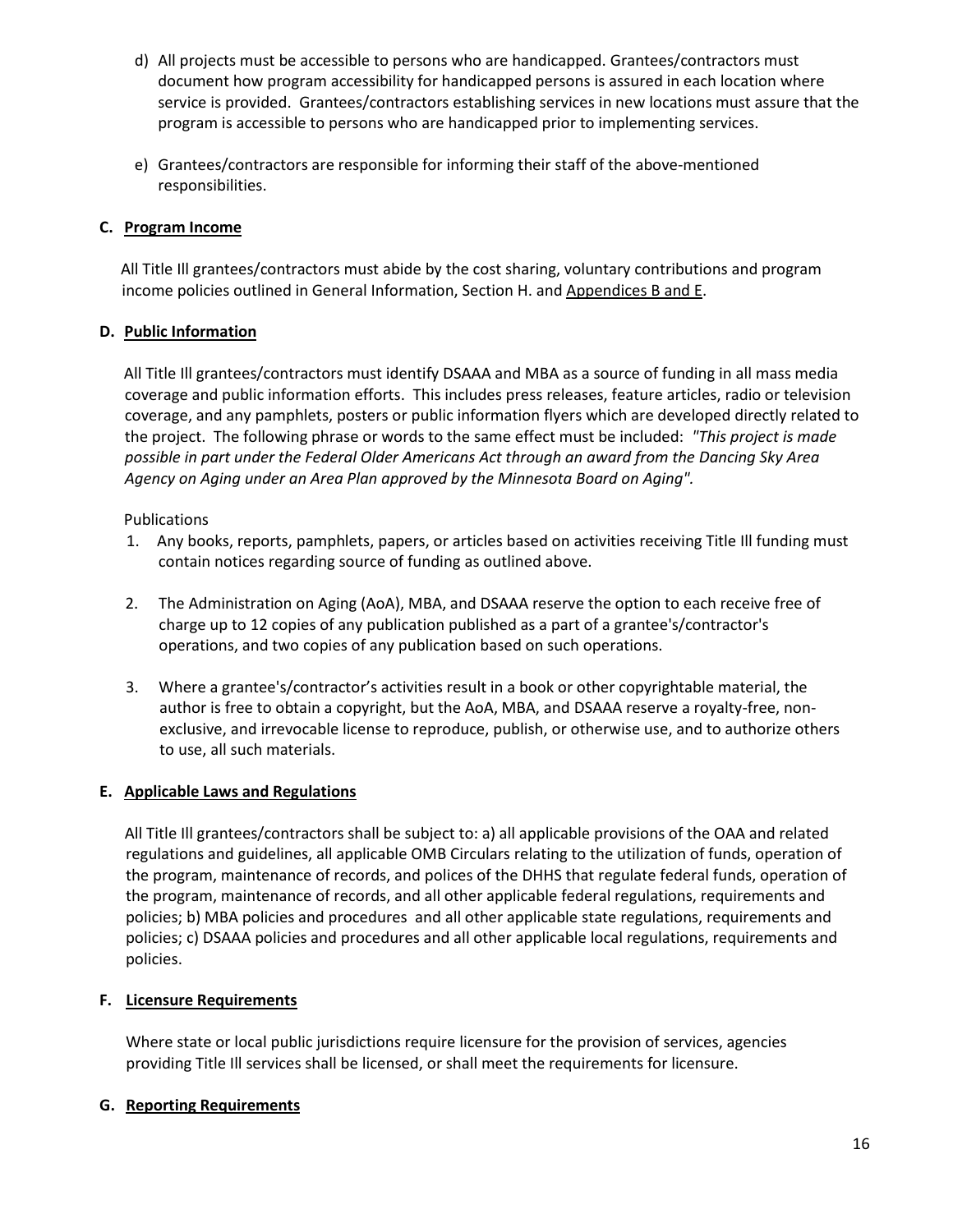1. All Title Ill grantees/contractors are required to complete reports as directed by the DSAAA, including format and deadlines.

Monthly reporting (generally due (or entered into Peer Place) within ten days of the last day of each month - February 10, March 10, April 10, etc.):

- Title Ill grantees/contractors providing "Registered" services (see Appendix C) must agree to work with service participants to complete National Aging Program Information System (NAPIS) registration forms and ensure that current, accurate and comprehensive participant data is obtained and either entered into the MBA approved NAPIS data system or reported to DSAAA by the specified due date. The NAPIS data is used for meeting the requirements of the U.S. Administration on Aging, participant targeting and service planning, and verification of participant eligibility.
- Particular attention must be given to
	- $\circ$  Collecting complete and accurate information for basic eligibility determination and client demographics (date of birth, income level, race/ethnicity, etc.)
	- o Determining limitations in Activities of Daily Living (ADLs) and Instrumental Activities of Daily Living (IADLs). Each person receiving "Registered" services must be assessed, preferably in person, prior to or within 10 working days after the beginning of service delivery. Reassessment shall occur as needed, but at least annually.

Quarterly reporting (generally due within thirteen days of the last day of each quarter- April 13, July 13, October 13, January 13):

- Program and Financial Report
- Request for Payment
- Persons Served (non-registered services only)
- Outcome Report

Annual reporting (due end of February following the end of the project year):

- Final Financial Report.
- 2. Late Reports

The submission of prompt, complete, and accurate reports is essential to the fulfillment of the grantee's/contractor's obligations for accountability. DSAAA in turn must be accountable to MBA. Consequently, to ensure timely reports, DSAAA will abide by the following:

- a. Any grantee/contractor failing to submit a report by the specified deadline will not receive payment of funds until the report is received and all corrections have been made.
- b. Any grantee/contractor that fails to submit a report within 30 days of the deadline will be declared to be in non-compliance and will be subject to immediate suspension of Title Ill funding as outlined in Suspension and Termination of this document.

DSAAA will notify the grantee/contractor of any corrections to be made in reports. The grantee/contractor must submit a corrected quarterly report by the date specified by DSAAA.

## **H. Request for Payment**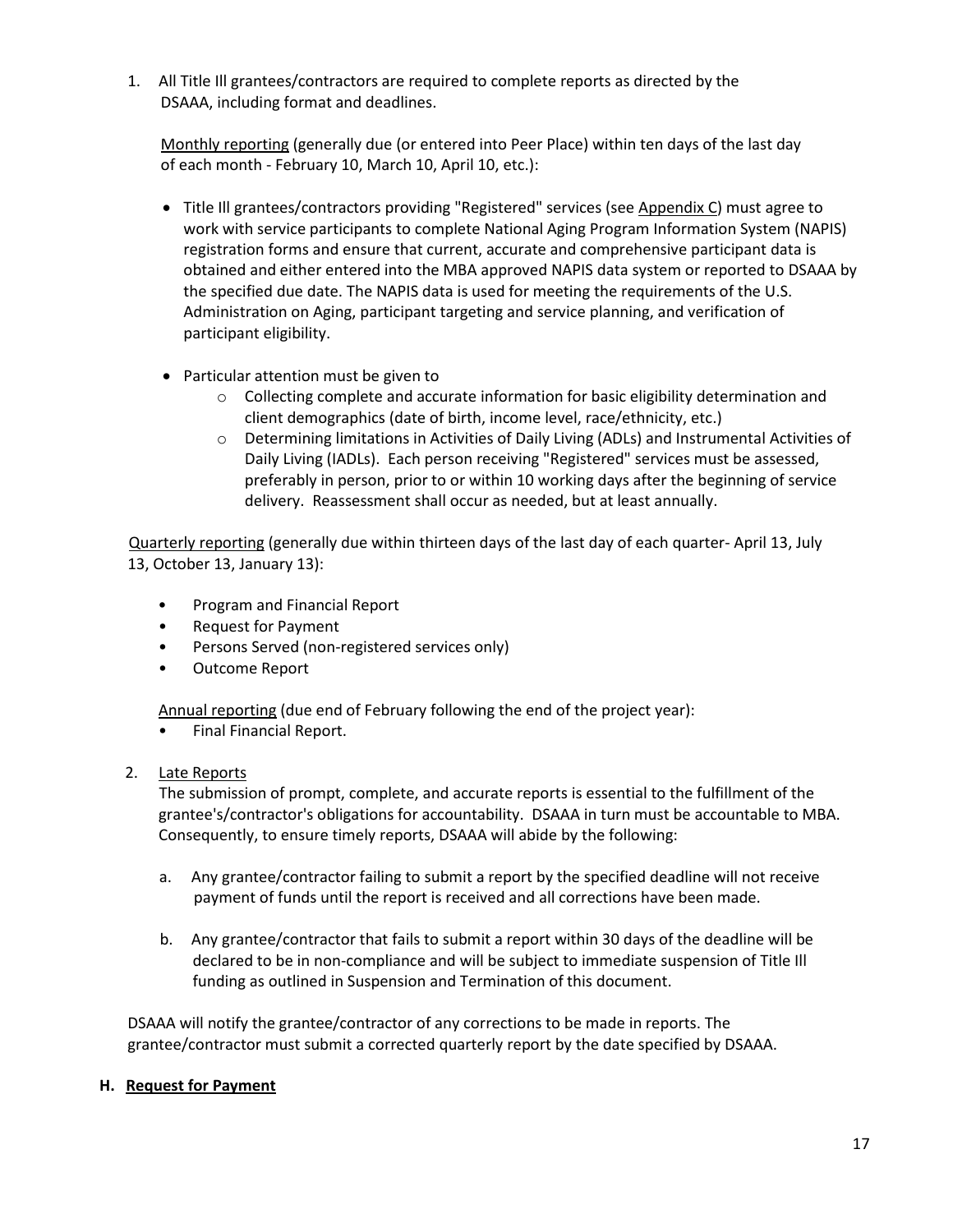In order to receive payment of Title Ill grant/contract funds, grantees/contractors must submit a Request for Payment form to DSAAA on the prescribed forms by the required due date.

#### **I. Project Revisions: Budget and Program**

- 1. Whenever there is any material change in the content or administration of the project award as approved, the approved project grant/contract documents must be appropriately revised. The nature and extent of the request for revision will determine the action to be taken by DSAAA.
- 2. All project budget revisions shall be made in the manner prescribed by DSAAA. Revisions must also be justified in narrative form.
- 3. The following types of revisions shall require written approval by DSAAA. All such changes must be approved in writing before the revision may occur:
	- a. A change in any cost category, income, other non-federal cash, in-kind, etc. that significantly changes the overall project budget;
	- b. A change in the recipient of awards;
	- c. Significant changes in project outcomes;
	- d. Significant changes in program content
- 4. Revisions considered as minor may be made in writing, at the option of DSAAA.
- 5. Revisions (a) and (b) under No. 3 above must be made by DSAAA with a revised Notification of Grant Awarded (NGA)/Contract; revision (a) requires the grantee/contractor complete a revision of the approved budget included in the grant application/contract proposal; and revisions (c) and (d) may be made by letter.
- 6. Grantees/contractors considering a project revision should contact DSAAA's grant/contract manager for revision procedures, due dates, et al.

*NOTE: A budget over-expenditure of 20% or more in any single approved cost category (budget line item) requires a written explanation upon submission of the project's Final Financial Report.*

## **Assessment and Monitoring**

DSAAA requires assessment and monitoring of Title Ill grantees/contractors to ensure that funds are expended in keeping with the purpose for which they were awarded.

## **A. Self-Assessment**

Each Title Ill grantee/contractor must have in place an ongoing plan for self assessment, monitoring and improving the quality of service provided by the project. At a minimum, this plan should include:

- 1. staff, and if applicable volunteer, performance appraisal protocols and;
- 2. client satisfaction protocols.

The plan should also include how the perspectives of older persons are gathered and utilized in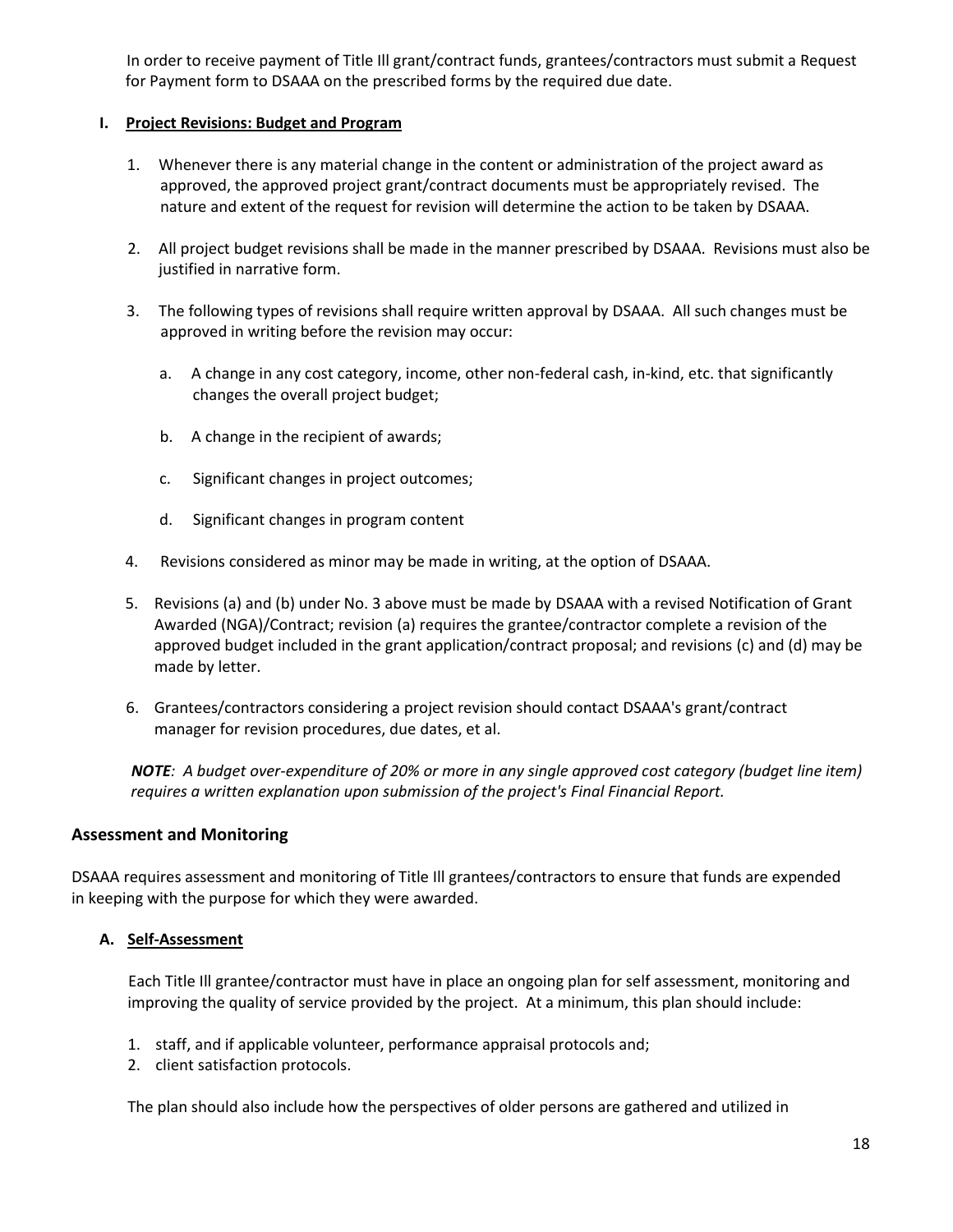monitoring and improving service quality.

The project must also determine (measure) whether there has been improvement in the quality of service as a result of the project's quality assurance protocols.

#### **B. Project Assessment**

1. Purpose

Each grantee/contractor will be formally assessed by DSAAA at least annually prior to the end of the project year. The purpose of the project assessment will be:

- a. To give DSAAA a better understanding of the project's overall purpose, method of operation, and client population.
- b. To gain specific information about the project that would not be available through other sources, such as the written application or quarterly reports.
- c. To ensure grantees/contractors are in compliance with all civil rights and program accessibility requirements.
- d. To give grantees/contractors an opportunity to express their concerns, talk about problems, and request technical assistance if necessary.
- e. To provide DSAAA with general information on the methods and problems of service delivery for use in developing future priorities and program recommendations.
- f. To make judgments regarding whether or not the project is meeting all federal, state, local and DSAAA regulations and policies regarding program operations.
- g. To provide commendations for program achievements, make recommendations for improvement and identify items for corrective action.

#### 2. Procedure

- a. Project assessments are conducted by DSAAA staff and usually consist of an on-site visit. Board members, ACA members and/or MBA staff may also be involved.
- b. The grantee/contractor is notified in advance of the date of the assessment and is provided with a copy of the Title III Assessment Guide for review and preparation.
- c. The assessment is conducted with the project director and any other project staff, board members, etc. using the Title III-B, D & E Assessment Guide.
- d. Following the assessment, DSAAA staff will write a report including recommendations for improvement, if necessary. Compliance with any recommended corrective action must be documented by the grantee/contractor within the time prescribed by DSAAA.
- e. The grantee/contractor will receive a copy of the written assessment.
- f. DSAAA will follow up on corrective action and provide technical assistance when requested.

#### **C. Project Monitoring**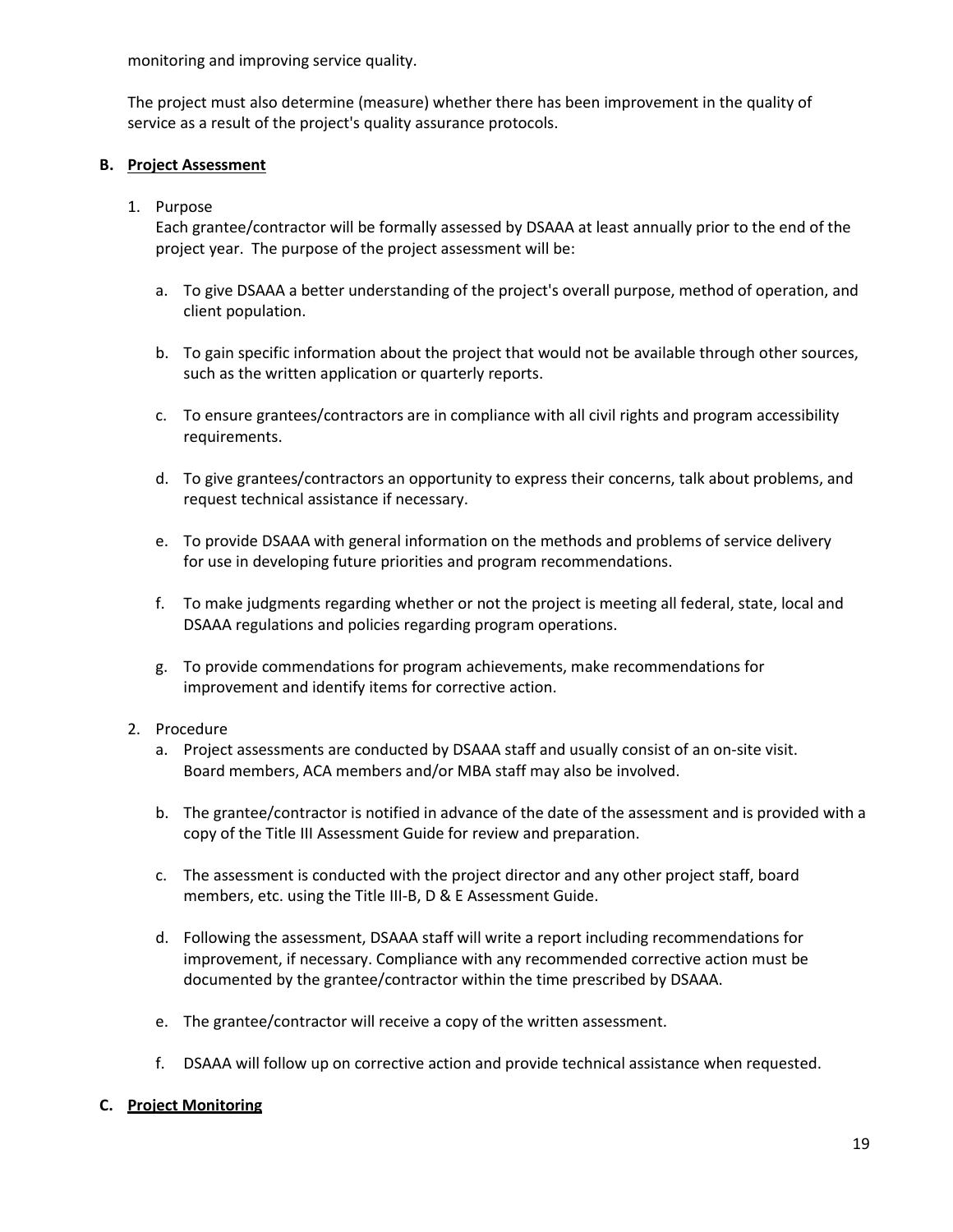DSAAA will regularly monitor Title Ill grantee/contractor activities through the following methods:

- 1. Assessing progress on project outcomes on a quarterly basis;
- 2. Reviewing and analyzing quarterly financial, program and statistical reports
- 3. Visiting program sites;
- 4. Phone conversations and office visits
- 5. Routine correspondence

#### **D. Close-Out Assessment**

1. Purpose

Each project will be formally assessed by DSAAA within three months following the close of its final project year. The purpose of the close-out assessment will be:

- a. To review with DSAAA the project's overall methods of operation and service delivery, major project outcomes and their results, and client benefits.
- b. To discuss whether or not the project is continuing independent of Title Ill funding and how client needs will continue to be met.
- c. To give project staff the opportunity to share successes, problems and lessons learned, to provide suggestions, and to request technical assistance from DSAAA.
- d. To inventory and make judgments regarding capital equipment purchased through the project.
- e. To provide commendations for program achievements and request items necessary for final project close-out.
- 2. Procedure
	- a. Close-out assessments are conducted by DSAAA staff and usually consist of an on-site visit. Board members, ACA members and/or MBA staff may also be involved.
	- b. The project director is notified in advance of the date of the assessment and is provided with a copy of the Title III Close-Out Assessment Guide for review and preparation.
	- c. The assessment is conducted with the project director and any other project staff, board members, etc. using the Title III Close-Out Assessment Guide.
	- d. Following the assessment, DSAAA staff will write a report including requested items necessary for final project close-out and prescribed timelines for submission of those items. If applicable, a Title III Equipment Inventory Release form will be included.
	- e. A copy of the close-out documents will be provided to the project director.
	- f. DSAAA will monitor submission of requested items and provide technical assistance when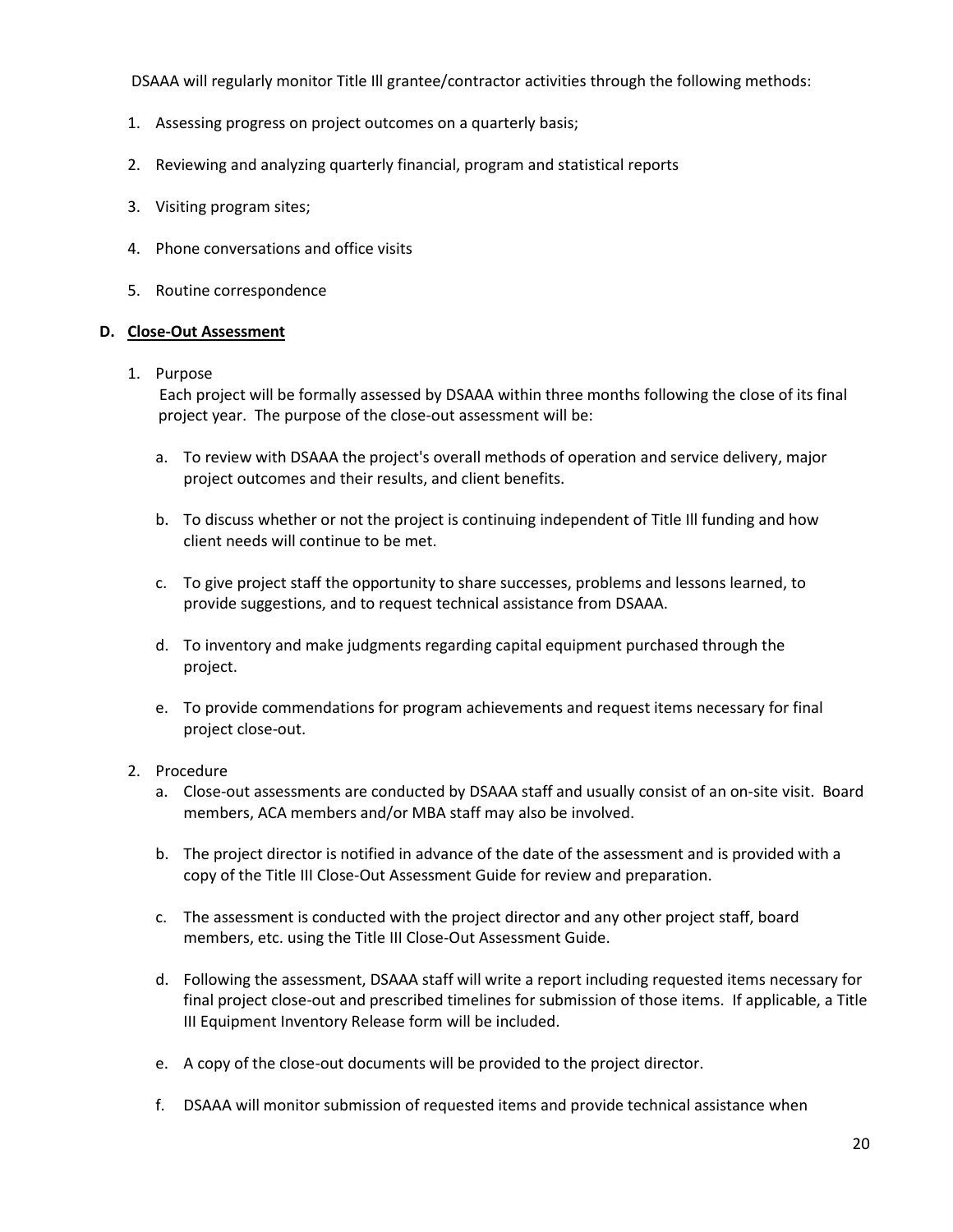requested and feasible.

#### **E. Audit Requirements**

DSAAA has established audit standards that meet the minimum standards prescribed by MBA which are based on OMB Circular A-133.

- 1. All grantees/contractors must complete and submit to DSAAA the Single Audit Determination Form.
- 2. Upon receipt of the form, DSAAA will determine whether or not the grantee/contractor is subject to an on-site Financial and Program Compliance Review or an A-133 audit.
	- a. Grantee/contractor agencies who expend less than \$500,000 in federal funds are required to participate in an on-site Financial and Program Compliance Review. The review will be arranged and conducted by DSAAA staff and will address: allowable activities; allowable costs; eligibility; matching level of effort/client contributions; and reporting. Frequency of the review will be determined through a risk assessment; however, a review must be conducted on at least a biannual basis. A self assessment will not be accepted. Costs related to conducting the on-site review are the responsibility of DSAAA.
- b. Grantee/contractor agencies who expend \$500,000 or more in federal funds (from all sources) are subject to an A-133 audit and must file a "Data Collection Form for Reporting on Audits of States, Local Governments and Non-Profit Organizations".
	- The grantee/contractor assumes the responsibility for the fiscal and contractual arrangements of the A-133 audit; however, the audit contract must have prior approval of DSAAA.
	- The grantee/contractor audit must be performed in accordance with OMB Circular A-133 and any federal law or circular superseding A-133.
	- The A-133 audit must be completed within nine months of the end of the project year or thirty days after the grantee/contractor receives the completed audit, whichever is earlier.
	- Grantees/contractors must furnish DSAAA with the following three schedules:
		- $\checkmark$  Statement of Assets, Liabilities and Fund Balance;
		- $\checkmark$  Statement of Revenues, Expenditures and Changes in Fund Balance;
		- ✓ Statement of Budgeted and Incurred Costs by Line Item.
	- The grantee/contractor must furnish the A-133 audit report and schedules to DSAAA. DSAAA will initiate the resolution process and will provide the grantee/contractor with an initial letter of resolution. Grantees/contractors will be requested to prepare a written response to all recommendations having to do with their granocentric or agency. In addition, they will be required to take the necessary action for transfer of funds in order to close out the grant/contract award, i.e., requests for amounts due or payment of audit exceptions or over advances. The response from the grantee/contractor will be addressed to DSAAA. Responses will be reviewed by DSAAA and, upon their approval, the grantee/contractor will be provided with a final letter of resolution.

DSAAA has complete access to all grantee/contractor records and financial statements and may consult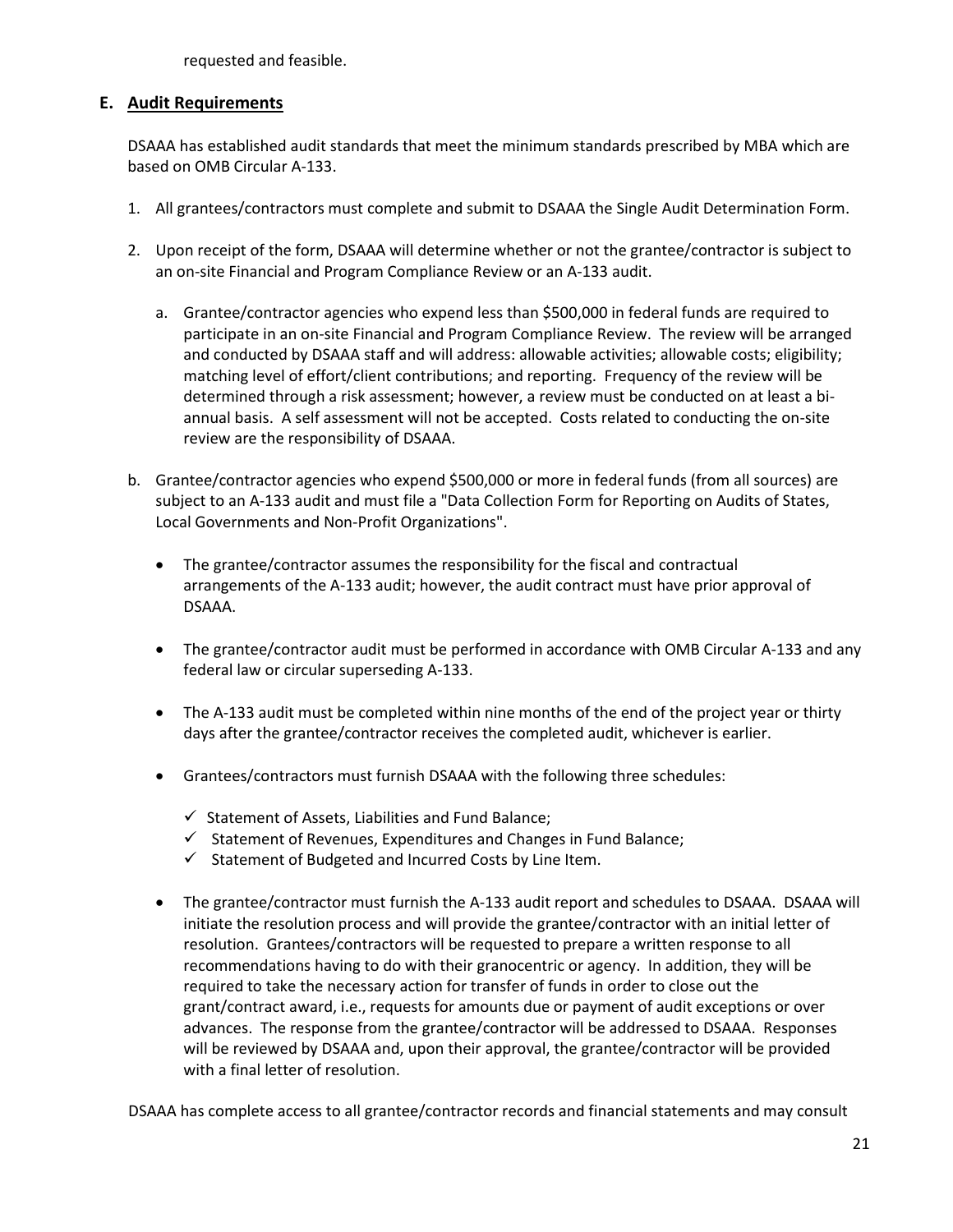with the audit firm to resolve questions of whether the responses adequately resolve audit recommendations. Grantees/contractors may appeal audit report recommendations as outlined in the Appeal Procedure section.

#### **Suspension and Termination**

#### **A. Suspension**

When conditions warrant, DSAAA may suspend project operations prior to the end of an approved project year. The following stipulations become part of the suspension and/or suspension process.

- 1. DSAAA must notify the grantee/contractor in writing of the action being taken, the reason for such action and the conditions of suspension. This notice must be given prior to the effective date of suspension and must note the right of the recipient to appeal such decision.
- 2. There can be no federal participation in any cost accrued by the project during a period of project suspension.
- 3. In suspending project operations, DSAAA must determine the amount of unearned Title III funds the grantee/contractor has on hand. The anticipated length of the project suspension and the amount of Title Ill fund balance on hand will dictate whether DSAAA will require the balance to be returned at the beginning of the suspension.
- 4. DSAAA may reinstate a suspended project if it determines conditions warrant such action. Such reinstatement will be made by issuance of a new NGA/contract.
- 5. Federal participation in project costs may resume immediately upon reinstatement, but not for any cost accrued during the period of suspension. The obligational authority unearned at the time of suspension becomes available for earning by the project at the previously established matching ratio.
- 6. Federal support shall automatically be terminated when such operations have been suspended for more than three consecutive months in any project year.
- 7. The grantee/contractor may appeal the decision to suspend according to the procedure identified in Appeal Procedure section of this document.

#### **B. Termination**

- 1. When conditions warrant, DSAAA may terminate federal support for project operations prior to the end of an approved project year. The following are examples of reasons for which DSAAA may terminate federal support:
	- a. The grantee/contractor violates the conditions under which the project proposal was approved;
	- b. Program performance is inadequate;
	- c. Non-Federal resources are not available\*; and
	- d. Project operations have been suspended for more than three consecutive months in any project year.